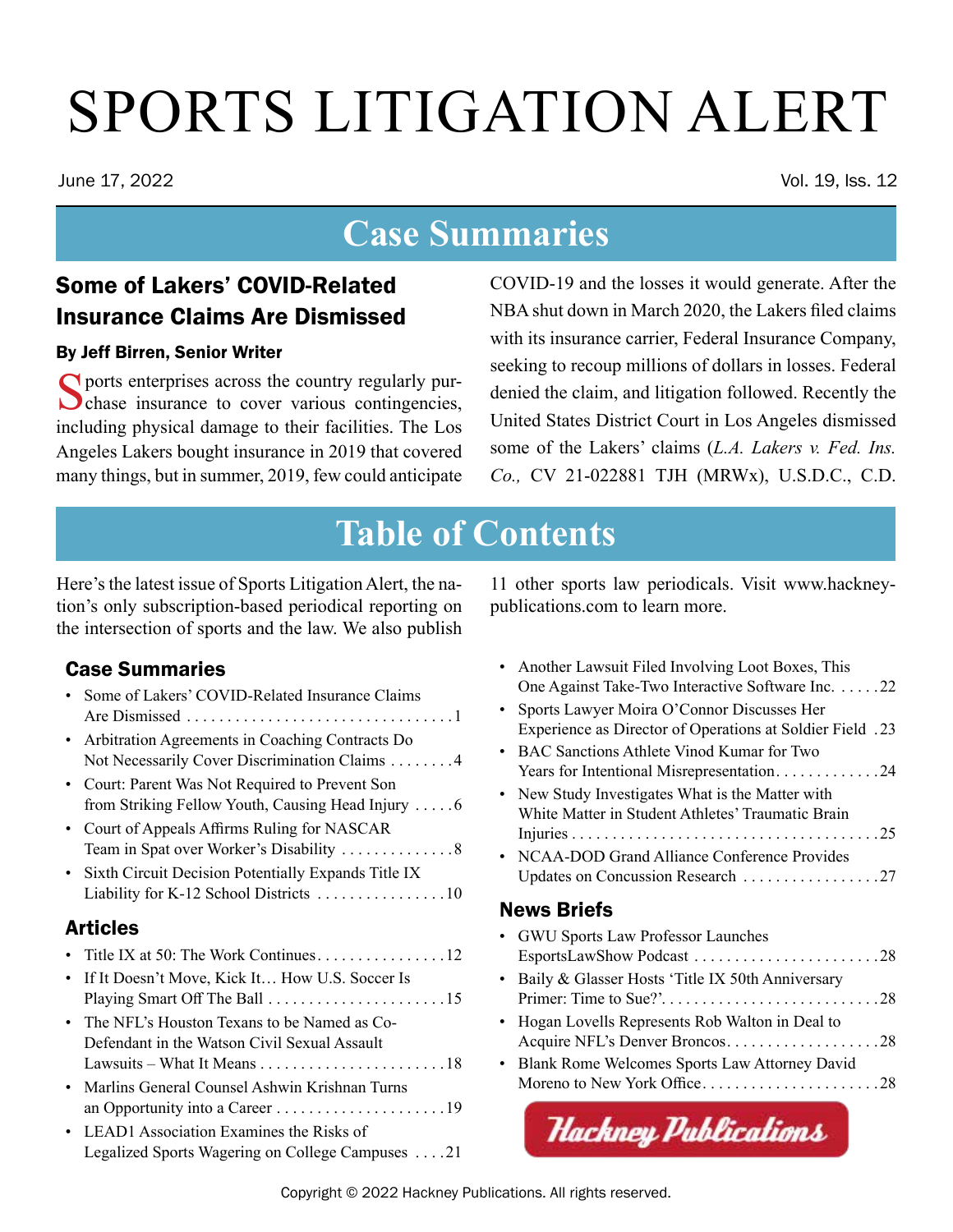Cal., (3-17-22)), \_\_ F. Supp. 3d \_\_; 2022 U.S. Dist. LEXIS 51563; 2022 WL 831549.

#### **Background**

The Lakers purchased the "all-risk commercial property insurance policy (the "Policy") from Federal in August 2019" (Id. at 2). The Policy covered Staples Center where they play and their Health Training Center. It was in effect from August 1, 2019, to August 1, 2020. Federal was obligated to reimburse the Lakers for lost business income and expenses incurred "caused by or result(ing) from direct physical loss or damage to the property" or impairment of their operations "directly caused by the prohibition of access to" the property but "'the prohibition of access by a civil authority must be the direct result of direct physical loss or damage to the property away from, but within one mile" of the Covered Properties.

In March 2020 some of the Lakers' tested positive for COVID-19. On March 11, the NBA suspended its season due to COVID-19. Five days later the Los Angeles Public Health Officer prohibited gatherings of more than 50 people. On March 19, Governor Newsom issued an order "which required Californians to shelter at home." Violations were a misdemeanor.

As a result of Staples' closure, the Lakers claimed that "they lost tens of millions of dollars in revenue." They also alleged that the "presence of Virus particles on fixtures and building systems caused physical alterations to the Covered Properties." This happened when "Virus particles landed on, and adhered to, surfaces such as fabric seats, elevator buttons, and air ducts, causing a physical and chemical reaction that

## **Hackney Publications**

*Sports Litigation Alert* (SLA) is a narrowly focused newsletter that monitors case law and legal developments in the sports law industry. Every two weeks, SLA provides summaries of court opinions, analysis of legal issues, and relevant articles. The newsletter is published 24 times a year.

To subscribe, please visit our website at **<http://www.sportslitigationalert.com>**

transformed the surfaces into vectors of viral spread called fomites."

The Lakers consequently upgraded the Covered Properties by adding "new air filters, touchless light switches, toilets, and sinks; sleeves or coasting for high-touch surfaces; and plexiglass dividers" (Id. at 3). The Lakers alleged that the Covered Properties "were not usable until those upgrades were completed," and, the five Metro stations fans use to go to Staples, also had physical loss or damage due to COVID-19.

In June 2020 the Los Angeles Heath Officer allowed professional sports teams to reopen their facilities for training and events. Spectators were still banned. The Lakers consulted with the Health Officer and "made extensive and costly changes to procedures and protocols that enabled them to resume training." In April 2021, spectators were again allowed to attend live events.

The Lakers sued for declaratory judgment, breach of contract, a "Civil Authority" claim, and breach of the covenant of good faith and fair dealing on March 15, 2021. The Lakers are represented by Proskauer Rose's New York and Los Angeles offices. Federal responded with a motion to dismiss the complaint. It is represented by Daniel Petrocelli at O'Melveny and Myers. In August 2021 the Court granted the motion to dismiss without prejudice, "after concluding that the Lakers' allegations of direct physical loss or damages at the Covered Properties were mere legal conclusions couched as factual allegations, and therefore, were insufficient to state a claim." The Lakers filed their First Amended Complaint ("FAC") on October 6, 2021. It had the same claims but added factual allegations. It also relied on a recent case from the California Court of Appeal. Federal responded with another motion to dismiss.

#### The Court's Statement of the Law

Senior Judge Terry Hatter began by stating that a plaintiff "must allege enough facts to allow the Court to draw a reasonable inference that the defendant is liable for the misconduct alleged." It must "accept all allegations" in the complaint as true "and draw all reasonable inferences in the plaintiff's favor" but it is "not bound to accept as true a legal conclusion couched as a factual allegation."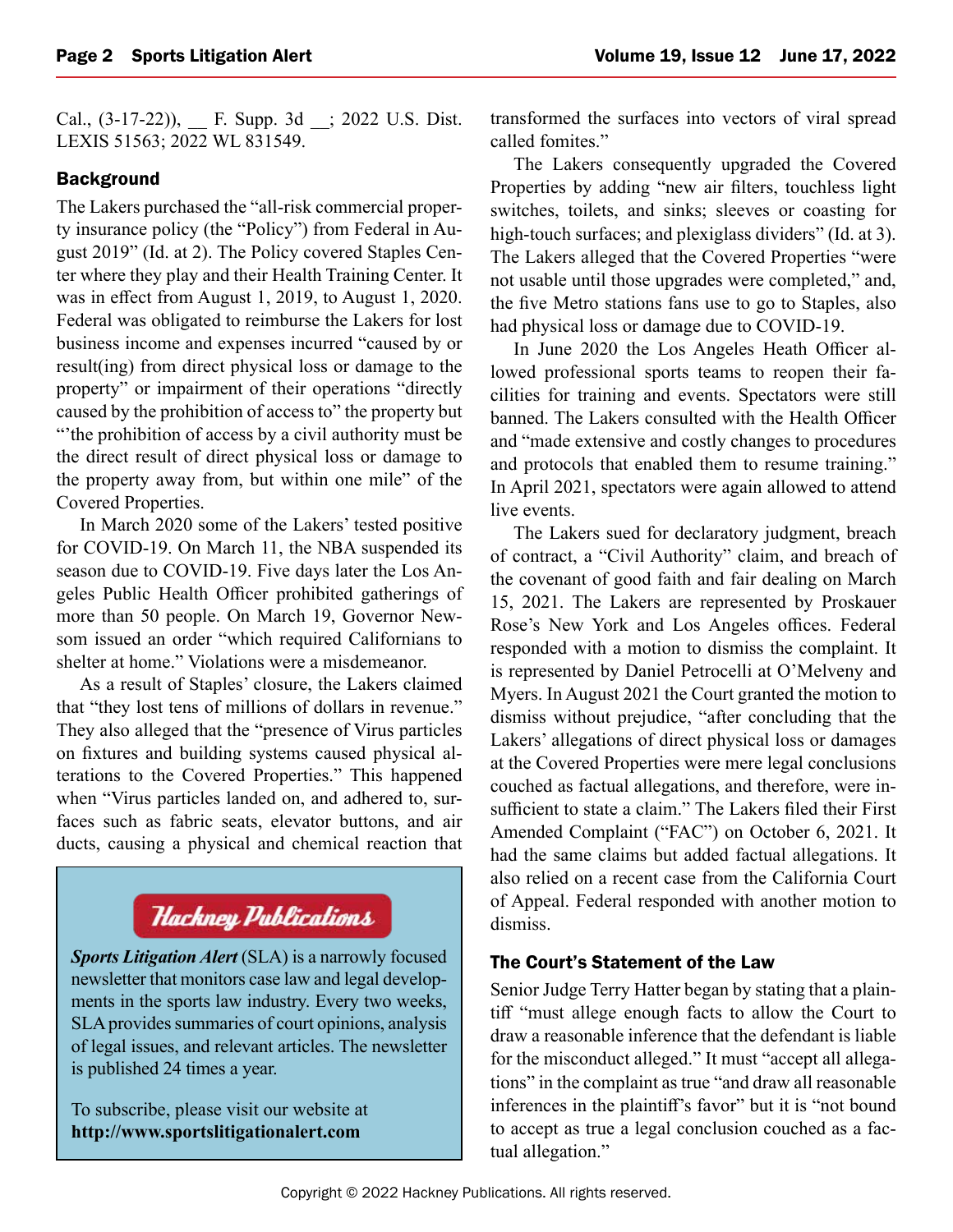The Lakers were required to "establish the validity of its three insurance claims." The parties agreed that the Lakers' claims had to have "a direct physical loss or damage to the property" (Id. at 3-4), and it was the Lakers' burden to establish that. The policy did not "define direct physical loss or damage" so the Court construed those terms, applying the normal rules of contractual interpretation. The Court's goal is to give effect to the parties' mutual intent, while using the contractual terms' "ordinary and popular meaning." If the terms are ambiguous, the Court interprets the terms "to protect the insured's objectively reasonable expectations" (Id. at 4).

A recent California Court of Appeal decision "is squarely on point here." That opinion used an online dictionary that defined "physical" as "having material existence; perceptible especially through the senses and subject to the laws of nature." That dictionary defined the term "direct" as "characterized by close logical, casual, or consequential relationship." It defined "damage" as "the loss or harm resulting from injury to the property." A plaintiff making such claims "must plead a casual connection between any physical alteration to that property, and any detrimental economic impact between that plaintiff claimed to have suffered."

#### Property Damage Claim

The issue was "whether the Virus caused direct physical damage or loss" to the Covered Properties (Id. at 5). The Lakers alleged that the Virus physically "altered surfaces at the Covered Properties by changing their chemical and physical properties" that in turn "required cleaning or replacement" before such properties were safe again. The Lakers seek "coverage for the cost of cleaning or replacing those allegedly damaged surfaces." Since the Lakers alleged physical alteration and that those alterations caused detrimental economic impact, the Court found that the Lakers had stated a claim for declaratory judgment and breach of contract.

#### Business Interruption Claim

This claim "depends on whether the Virus caused direct physical damage or loss that, in turn, caused the interruption of its business operations." If so, the policy required Federal to "pay for the actual business income loss (and extra expenses] you incur due to the actual impairment of your operations… during the period of restoration." Federal asserted that the policy did not apply because the Virus did not cause "impairment to the property."

The FAC stated that Staples was originally closed "due to a litany of blanket NBA and government measures." The Lakers cleaned Staples, but it was closed by government order and despite the cleaning, it "still could not have reopened until the State of California allowed it to reopen on April 15, 2021" (Id. at 6). The Lakers argued that it was the physical alterations from the Virus that brought on those orders, but those orders were not limited to Staples, but "closed everything in the City of Los Angeles save for a few exempt essential and emergency services."

Furthermore, several of those orders stated that their purpose was "to stem or slow the spread of CO-VID-19" within Los Angeles. The stated goal was "the preservation public health, not private property." Consequently, "there is no casual chain connecting the

#### SPORTS LAW EXPERT

*Sports Litigation Alert* is proud to offer a directory of Expert attorneys and witnesses at our **[Sports](https://sportslawexpert.com/) [Law Expert](https://sportslawexpert.com/)** website.

Here is this issue's featured expert.

#### Expert Witness



**[Lauren McCoy, J.D.](mailto:Lauren%20McCoy%2C%20J.D.?subject=mccoyl%40winthrop.edu)**

**Expertise: Assistant Professor, Sport Management Program Director, Sport and Fitness Administration, Winthrop University**

**Race and Gender Discrimination, Title IX, Sexual Orientation and Gender Identity Discrimination, and Title VII.**

**803-323-4958**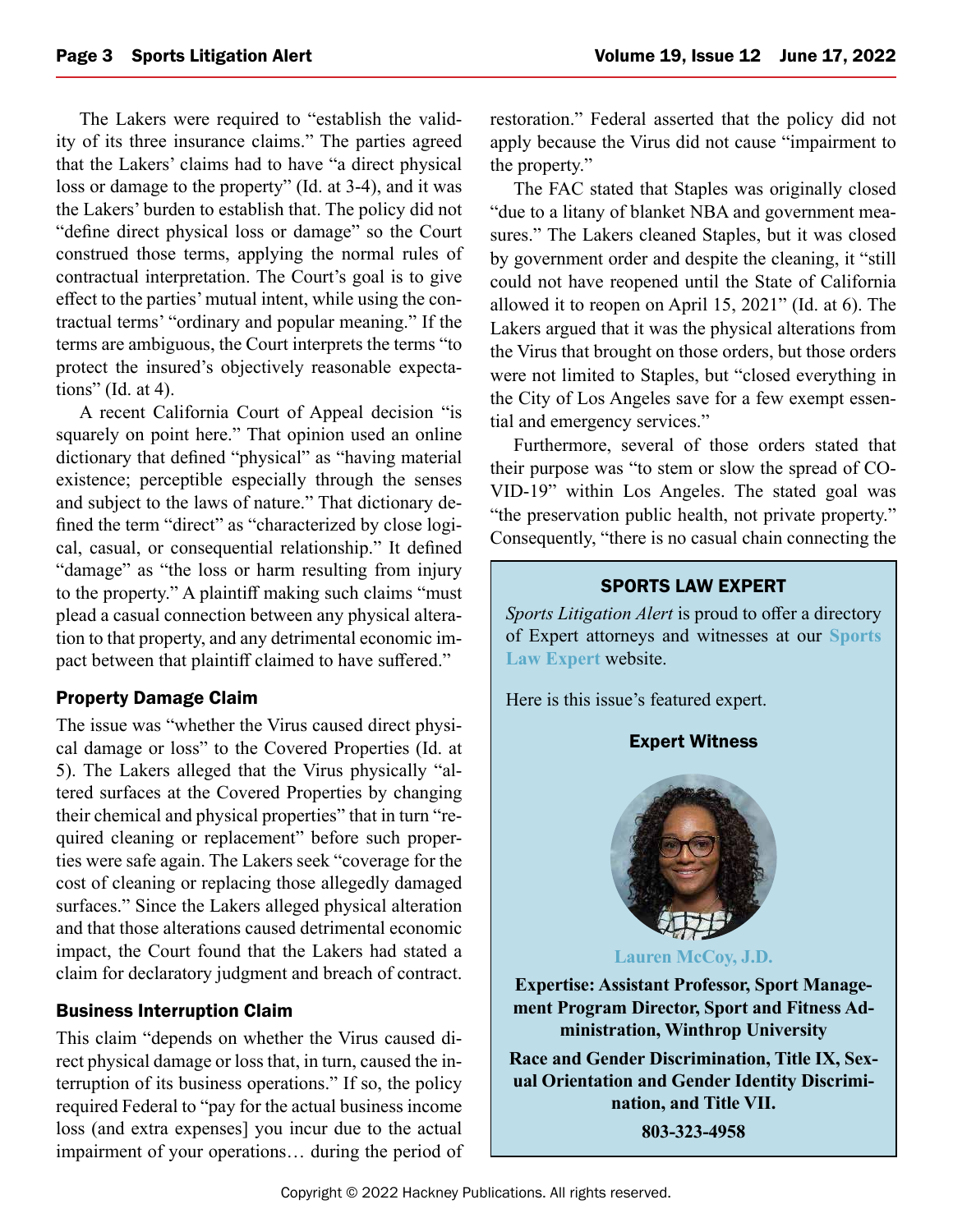<span id="page-3-0"></span>Virus-related physical alteration" at the Covered Properties "to the properties' closure." The closure originated with government orders and "not from any alterations to the Covered Properties." Had the virus never made it to Staples it nevertheless would have been closed due to government order. Thus, the Lakers "did not and cannot, plausibly plead that the interruption of their business operations was due to direct physical damage or loss" at their properties, so the Lakers "did not, and cannot, state a claim for declaratory judgment and breach of contract relate to the Business Interruption Clause" (Id. at 6-7).

#### Civil Authority Claim

This claim required the Lakers to plead that its business operations were "interrupted because nearby Metro stations experienced direct physical damage and loss" and were consequently closed by a civil authority (Id. at 7). The property had to be within one mile of the Lakers' Covered Properties. The government orders that closed the relevant Los Angeles Metro stations "were aimed at limiting the viral spread in the community, not at mitigating property damage at a specific facility." The order stated that "it was prompted by Virus-related property damage, it applied to the entire City of Los Angeles" and therefore would have closed the relevant Metro stations "even if the Virus had never been present there." The Court "cannot assume that the Stay at Home Order was issued in response to direct physical loss or damage at the Metro stations." The Lakers "cannot plausibly plead that the interruption of their business operations" was due to physical damage or loss at those stations. Consequently, "the Lakers did not, and cannot, state a claim for declaratory judgment and breach of contract related to the Civil Authority Clause."

#### Bad Faith Claim

The implied covenant of good faith and fair dealing "obligates an insurer to, *inter alia*, make a thorough investigation of the insured's claim." The Lakers "alleged that Federal sent a form denial letter instead of thoroughly investigating the tendered claim" (Id. at 8). For the Property Damage claim, the Lakers stated a claim for breach of the covenant. However, with the Business Interruption and Civil Authority claims,

"because Federal rightfully denied those claims" it "did not act in bad faith."

#### The Court's Conclusion

The Court granted the motion, "in part, with prejudice, to the extent that the claims are based on the Business Interruption Clause and Civil Authority Clause of the Policy." It denied the motion "to the extent claims are based on the Property Damage Clause of the Policy" and the related bad faith claim (Id.).

#### **Conclusion**

This scenario could be repeated in jurisdictions across the country as professional teams and college athletic departments seek to recoup billions of dollars in losses brought on by COVID-19. Insurers should carefully read the relevant policies before summarily rejecting claims to avoid facing tort claims for breach of the covenant of good faith and fair dealing. Insureds should also read the policies carefully before filing baseless claims that lead to further losses, including the defendant's court costs.

#### [Return to Table of Contents](#page-0-0)

## Arbitration Agreements in Coaching Contracts Do Not Necessarily Cover Discrimination Claims

#### By Gary Chester, Senior Writer

The law tends to favor arbitration provisions be- $\blacksquare$  cause arbitration is an efficient means of resolving contract disputes. But does the general rule hold for civil rights claims? According to the Ninth Circuit, the issue is hardly a slam-dunk for employers, as discussed in *Schweyen v. University of Montana-Missoula,* 2022 U.S. Dist. LEXIS 81810 (D. Montana, May 5, 2022).

#### The Facts

In July 2016, Robin Selvig, for 38 years the women's head basketball coach at the University of Montana-Missoula, announced his retirement. About a month later, the University hired longtime assistant coach Shannon Schweyen to replace him. Schweyen signed a three-year contract containing a mandatory arbitration provision.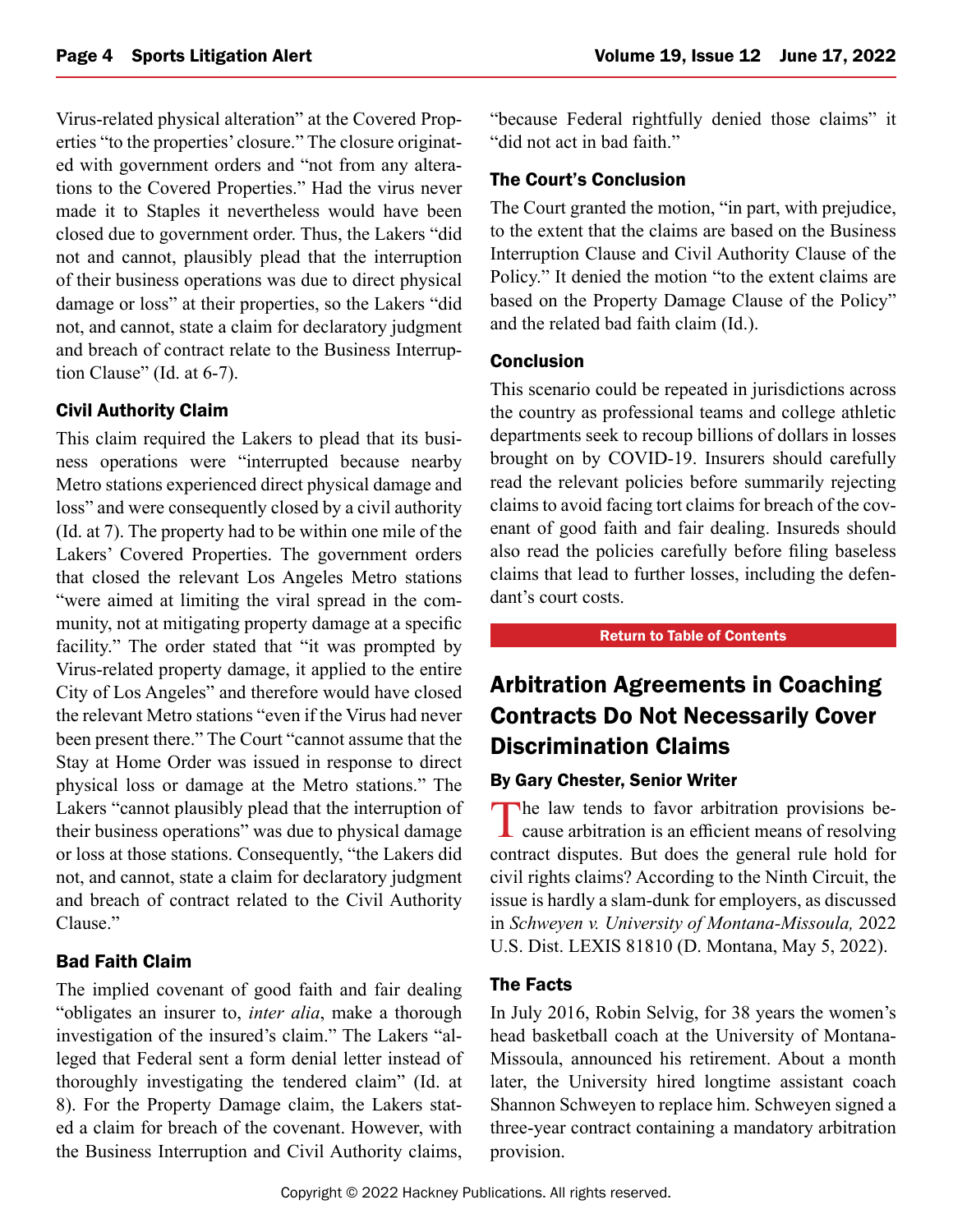The arbitration clause reads as follows: "If any dispute arises under this Agreement, the parties agree to attempt to resolve the dispute in good faith as follows: 1. First, by informal negotiation. 2. If informal negotiations fail to resolve the dispute, the parties agree to seek mediation using a mediator acceptable to both parties. 3. If mediation fails to resolve the dispute within 30 days of initial mediation session, the parties agree to submit to binding arbitration under the provision of the *Montana Uniform Arbitration Act, Title 27, Chapter 5 MCA*."

Despite three losing seasons, the University renewed Schweyen's contract for the 2019-2020 season. The Grizzlies improved to 17-13, but the University replaced Schweyen with Mike Petrino, who guided the team to a 12-11 mark in 2020-2021 before improving to 19-11 last year. After the University did not renew Schweyen's contract, she filed a civil complaint against the University alleging sex discrimination in violation of Title VII of the Civil Rights Act of 1964.

The complaint alleges the University engaged in sex discrimination by: (1) more harshly evaluating her performance as compared to the performance of her male counterparts; (2) targeting her for criticism because of her sex; and (3) not renewing her contract because of her sex.

The University moved to compel arbitration based on the dispute resolution provisions in both contracts. Schweyen opposed the motion, noting that she was not represented by an attorney in contract negotiations and the University never explained the arbitration provision to her.

#### The Legal Arguments

The governing statute in federal court is the Federal Arbitration Act, or FAA. The FAA states that a written arbitration provision in a contract "shall be valid, irrevocable, and enforceable, save upon such grounds as exist at law or in equity for the revocation of any contract." [9 *U.S.C.* § 2.]

Schweyen argued that the arbitration provisions are unenforceable because: (1) the so-called Franken Amendment bars the University from requiring mandatory arbitration of Title VII claims; (2) she did not knowingly and voluntarily waive her rights under Montana law in agreeing to arbitrate; and (3) the

University cannot prove a knowing and explicit waiver of Schweyen's rights under federal law.

The Franken Amendment to the 2010 Defense Appropriations Act restricts certain federal payments to defense contractors who compel employees to arbitrate Title VII claims. Since the University was under various contracts with the Department of Defense, Schweyen asserted that the Amendment prohibits the arbitration provision. The University argued that even if the Franken Amendment applies, it does not invalidate the arbitration provision in her employment agreement.

The court agreed with the University, recognizing that the Amendment addresses only potential breaches of contract between contractors and the DOD, and permits the DOD to withhold payments due to contractors. The Amendment does not afford aggrieved employees a remedy. The court stated that "neither the Franken Amendment itself, or the implementing regulations cited herein, provide Schweyen with enforcement rights when the University flouts such contractual obligations."

The court also rejected Schweyen's argument that Montana enforces an arbitration clause only if the agreement is "voluntarily, knowingly, and intelligently" made, and the University cannot meet that standard. However, the court ruled that the provisions of the FAA preempt state law.

Schweyen's third argument, that she did not waive her rights under federal law, was more complex. The court discussed at length the seminal cases of *Pruden*tial Ins. Co. v. Lai, 42 F.3d 1299 (9th Cir. 1994) and *Nelson v. Cyprus Bagdad Copper Corp*., 119 F.3d 756  $(9<sup>th</sup>$  Cir. 1997). These precedents make it clear that a broad waiver of the right to a judicial forum in exchange for employment does not include Title VII or other civil rights claims.

The court ruled in favor of Schweyen, stating: "*Nelson* makes the standard clear, '[a]ny bargain to waive the right to a judicial forum for civil rights claims … in exchange for employment or continued employment must at the least be express: the choice must be explicitly presented to the employee and the employee must explicitly agree to waive the specific right in question."

The court concluded that the arbitration provision may have notified Schweyen that she was required to arbitrate contractual disputes relating to her job as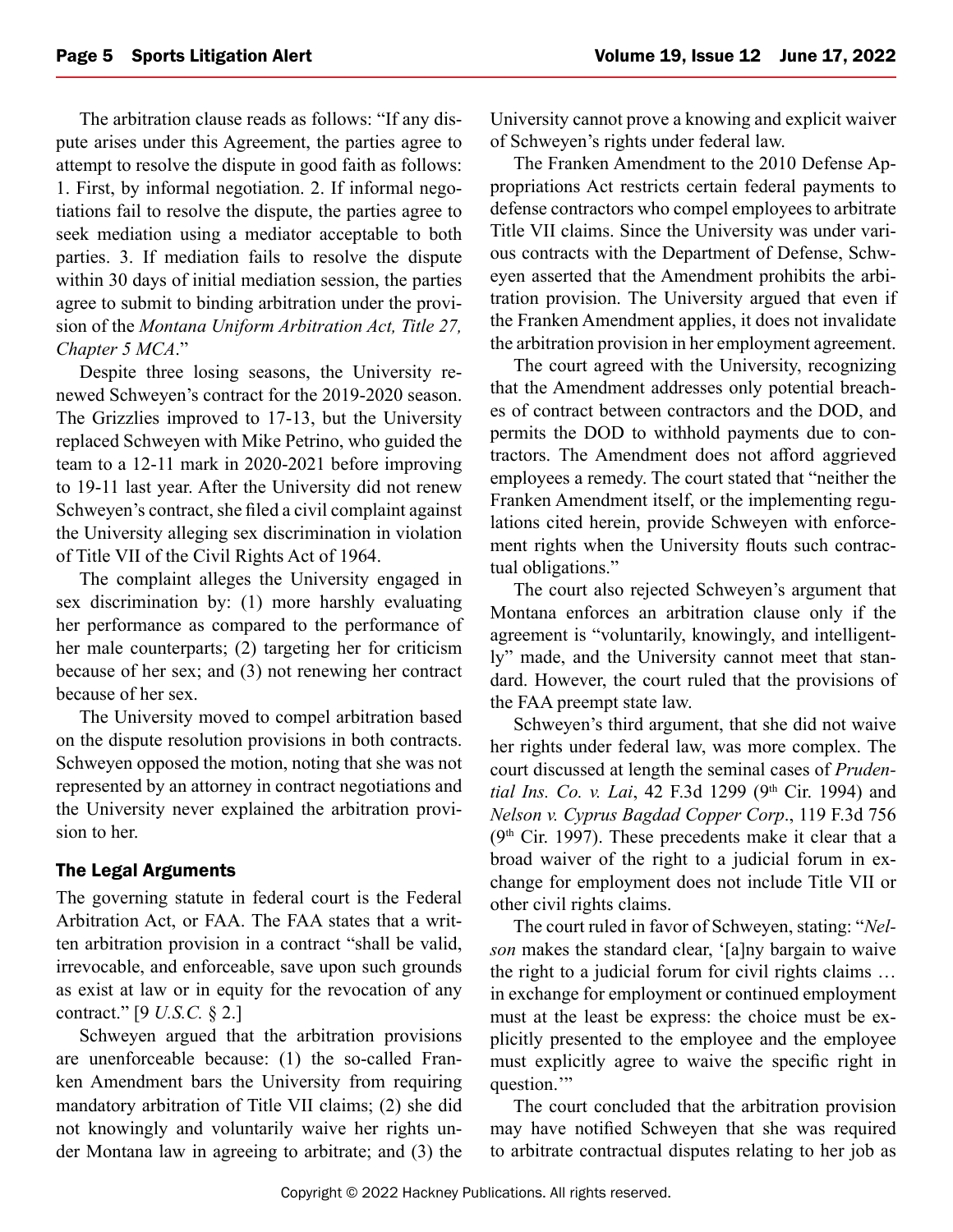<span id="page-5-0"></span>head women's basketball coach, but "[n]othing in the agreement explicitly notified her that non-contractual employment disputes, such as a Title VII claim, would have to be arbitrated."

#### The Takeaways

- Although the court permitted the lawsuit to continue, it is still advisable for a contract employee to use an attorney to review a proposed contract before signing on the dotted line.
- Attorneys for employers should update employment contract forms frequently so all provisions comply with state and federal law.

#### [Return to Table of Contents](#page-0-0)

## Court: Parent Was Not Required to Prevent Son from Striking Fellow Youth, Causing Head Injury

A Connecticut state court has delivered a partial victory to a baseball coach, who was sued by the mother of youth (D.D.) after D.D. suffered a head injury during a practice when another youth carelessly swung his bat, striking D.D.

The incident occurred on September 5, 2017. D.D. and S.M. (the youth who swung the bat, were teammates on a team known as the Black Team in a youth baseball league known as Cheshire Youth Baseball, in Cheshire, Connecticut. The defendant baseball coach, Mountain MacGillivary, was also the parent of S.M.

During a practice, MacGillivar instructed the team to pick up the baseballs that were on the field and then meet in a dugout adjacent to the field. While D.D. was in the process of picking up baseballs in the field, S.M., who was walking or standing close by and holding a baseball bat, "suddenly and unnecessarily, and without warning, swung the bat he was holding full force, thereby striking D.D. directly in the head with the bat and causing serious and permanent injuries and damages," according to the court.

Sandhya Desmond, on behalf of son D.D., sued five defendants. In count two, the plaintiff alleged that D.D.'s injuries were caused by "the negligence and carelessness of the defendant (MacGillivar)."

On June 24, 2021, the defendant moved for summary judgment.

In considering that motion, the court reviewed the plaintiff's allegations that the defendant, as the coach, was negligent in numerous ways, including the:

- failure to establish reasonable and appropriate instructions, policies, guidelines, rules, and regulations concerning the use and non-use of baseball bats;
- failure to train and instruct his players;
- failure to properly supervise his players;
- failure to enforce reasonable and appropriate instructions, policies, guidelines, rules, and regulations;
- failure to take reasonable measures to avoid harm to the plaintiff; and
- failure to have an adequate number of coaches, instructors, or assistants to assist in supervision of players.

The defendant argued in his motion for summary judgment that the plaintiffs' claim is absolutely barred by the Volunteer Protection Act, 42 U.S.C. § 14503 (a).

The plaintiffs, in their objection, argued that the Act only protects against ordinary negligence, but not gross negligence and that there is a genuine issue of material fact as to whether the defendant's conduct rises to the level of gross negligence. The defendant, in his reply, made two arguments: (1) the plaintiffs cannot raise an allegation of gross negligence for the first time in their opposition to a motion for summary judgment, and (2) the conduct alleged by the defendant does not rise to the level of gross negligence as a matter of law.

**[42 U.S.C. § 14503 \(a\)](https://plus.lexis.com/api/document?collection=statutes-legislation&id=urn:contentItem:8TGN-VD42-8T6X-72MR-00000-00&context=1530671)** provides in relevant part: "[N]o volunteer of a nonprofit organization or governmental entity shall be liable for harm caused by an act or omission of the volunteer on behalf of the organization or entity if—(1) the volunteer was acting within the scope of the volunteer's responsibilities in the nonprofit organization or governmental entity at the time of the act or omission; (2) if appropriate or required, the volunteer was properly licensed, certified, or authorized by the appropriate authorities for the activities or practice in the State in which the harm occurred, where the activities were or practice was undertaken within the scope of the volunteer's responsibilities in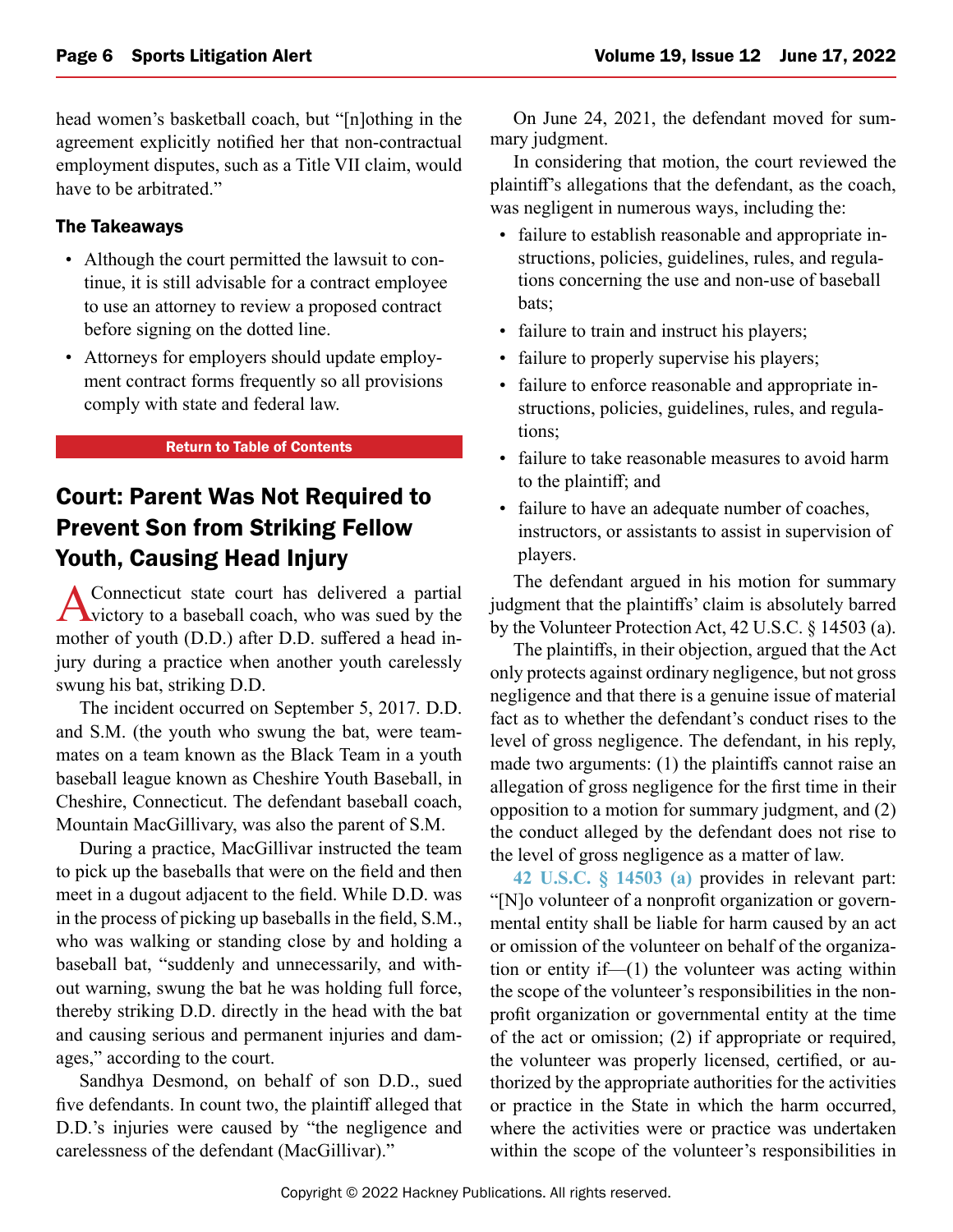the nonprofit organization or governmental entity; (3) the harm was not caused by willful or criminal misconduct, gross negligence, reckless misconduct, or a conscious, flagrant indifference to the rights or safety of the individual harmed by the volunteer; and (4) the harm was not caused by the volunteer operating a motor vehicle, vessel, aircraft, or other vehicle for which the State requires the operator or the owner of the vehicle, craft, or vessel to—(A) possess an operator's license; or (B) maintain insurance."

The defendant first argues that the plaintiffs cannot avail themselves of the exception to the Act because they did not allege gross negligence in the complaint. The defendant specifically argues that the plaintiffs did not allege anything beyond ordinary negligence in their complaint, thus, the plaintiffs' argument that the defendant's conduct exceeded ordinary negligence should be summarily rejected. The plaintiffs, at oral argument, argued that there is no special pleading requirement for gross negligence, allegations of ordinary negligence adequately address gross negligence and the determination of degrees of negligence are for the trier of fact.

"Because Connecticut does not recognize a separate cause of action for gross negligence, it would have been improper for the plaintiff to allege gross negligence," wrote the court, citing *Bost v. Hamden*, Superior Court, judicial district of New Haven, Docket No. CV-09-5031935-S (August 29, 2013, *Nazzaro, J.*)

"Moreover, gross negligence and ordinary negligence are merely varying degrees, (citing Commerce Park Associates, LLC v. Robbins, 193 Conn. App. 697, 730, 220 A.3d 86 (2019), cert. denied, *334 Conn. 912, 221 A.3d 448 (2020))*. Thus, by pleading negligence in the complaint, the plaintiff encompasses all degrees of negligence, including gross negligence.

The defendant's alternative argument is that the allegations in the plaintiffs' complaint do not, as a matter of law, rise to the level of gross negligence. The plaintiffs argue in response that there is a genuine issue of material fact as to whether the defendant's conduct rises to the level of gross negligence.

"Viewing the allegations in the light most favorable to the plaintiff, the determination of whether the defendant's alleged conduct rises to the level of gross negligence is not suitable for summary judgment," wrote the court, denying the defendant's motion on this point.

In count two of the plaintiffs' amended complaint, the plaintiffs alleged that the defendant failed to exercise control over his son, S.M., creating parental liability. The defendant argued, in his motion for summary judgment, that he cannot be held liable for his son's negligence because there is no evidence to suggest S.M. had a propensity to strike others with a baseball bat.

"The plaintiffs, in their objection, concede that there is no evidence that S.M. had a propensity to strike others with a baseball bat," wrote the court. "However, the plaintiffs argue that the defendant failed to exercise reasonable control over his son while he entrusted his son with a dangerous instrumentality. In reply, the defendant argues that the plaintiffs did not allege in their complaint that the defendant negligently entrusted a dangerous instrument to his son, thus, without such an allegation any parental liability claim fails as a matter of law. Alternatively, the defendant argues that a baseball bat at a little league baseball practice is not a dangerous instrumentality as a matter of law."

In the court's analysis, it noted that the plaintiffs "specifically allege that the defendant is negligent for the acts of his son by claiming that he 'knew, or in the exercise of due care should have known, that his son was swinging a bat while the other players were picking up baseballs on the field but failed to instruct his son to drop the bat or otherwise move to an area where there were no other players nearby ... failed to exercise proper control over his son, the defendant, [S.M.].'

"The plaintiffs do not allege anywhere in the complaint that the defendant negligently entrusted a dangerous instrumentality to his son. See *Santagata v. Woodbridge*, Superior Court, judicial district of New Haven, Docket No. CV-96-0384914-S (December 26, 1997, *Zoarski, IT.R.*) (striking parental liability claim where plaintiff did not allege that parent negligently entrusted child with dangerous instrumentality). The plaintiffs have conceded that the defendant did not have a duty to restrain his son from a known dangerous propensity. Thus, without an allegation that the defendant negligently entrusted his son with a dangerous instrumentality, any claim that the defendant is liable for the alleged negligence of his son must fail as a matter of law."

Desmond et al. v. Macgillivray et al.; Super. Ct. Conn., Judicial District of New Haven; DOCKET NO.: NNH-CV-19-6103788; 4/12/22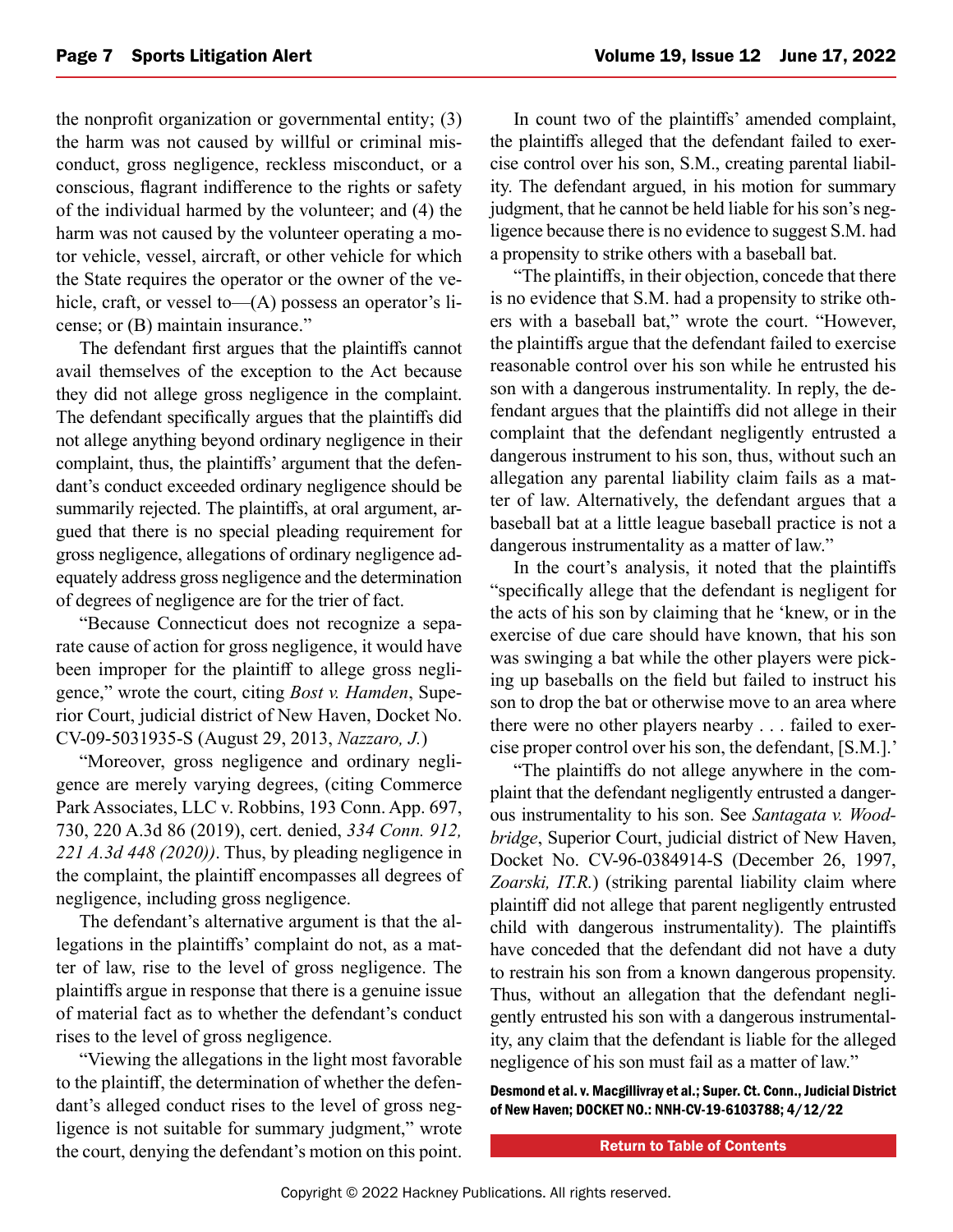## <span id="page-7-0"></span>Court of Appeals Affirms Ruling for NASCAR Team in Spat over Worker's **Disability**

A North Carolina State Court of Appeals had af-<br>firmed the ruling of the Full Commission of the North Carolina Industrial Commission, which found that a former "tire carrier" for a NASCAR team was not entitled to disability payments because of an injury he suffered, while employed as a tire carrier.

The appeals court concurred that the "reduced wages were not caused by his injury, but by his … relatively inferior ability as a tire carrier, the reduction in available positions, and the increased requirements of those positions."

The plaintiff was Matthew Donley, who started working in 2017 as a tire carrier for Chip Ganassi, earning a yearly salary of \$135,000 plus bonuses. As a tire carrier, Donley was required to carry a 65-pound tire during pit stops and was occasionally required to carry two tires at once. As part of his employment, he was also required to participate in team workouts and strength training, which included lifting more than 70 pounds at a time.

At the end of the 2017 NASCAR season, the employer learned that a new rule would halve the number of tire carriers per team in 2018, which would thereafter require each tire carrier to carry 130 pounds in tires during every pit stop. Because the team would be able to retain only four of its eight tire carriers, the employer's pit crew coach assessed the tire carriers' performance under the more physically demanding requirements of their revised role during practices and training from November 2017 through February 2018. At the start of the 2018 season, Donley's job title was changed to "backup tire carrier." he did not travel to or participate in any NASCAR races during the 2018 season, and the employer's pit crew coach did not consider him as one of the team's top four carriers under the new format.

On January 31, 2018, Donley injured his back during a team workout. He was evaluated by a physician on February 7, 2018 and received pain medication and a Toradol injection. Donley continued to practice with the team as a backup tire carrier until he and the other backup tire carriers were terminated on April 10, 2018. At the time of his termination, Donley did not have any work restrictions relating to his back injury.

Following his termination, Donley tried without success to gain employment with other NASCAR teams. He attended real estate school, obtained his real estate license in July 2018, and became a licensed real estate broker in 2019. He did not look for any other non-racing jobs.

In August 2018, Donley was referred to a spine specialist, who recommended treatment including a steroid injection and limited Plaintiff to lifting no more than ten pounds. He filed for and began receiving temporary total disability benefits in September 2018. His doctor continued to write him out of work through December 2018.

In March 2019, Donley underwent lumbar surgery. He reached maximum medical improvement in July 2019, and his doctor assessed him with a 10 percent permanent partial impairment and recommended a 70-pound lifting restriction. This restriction precludes Donley from working as a NASCAR tire carrier, as the position now requires the carrying of two 65-pound tires at a time.

When Donley began working as a real estate broker in August 2019 the employer subsequently ceased paying disability benefits. On October 3, 2019, Donley filed an application for reinstatement of compensation with the Commission. His case was heard by a Special Deputy Commissioner, who determined that Donley had failed to show his loss in earnings was related to his admittedly compensable work injury. He also sought an award of disability compensation, which was likewise denied. The Full Commission entered its opinion and award on May 18, 2021, denying his claim for disability compensation and affirming the denial of Donley's application to reinstate disability payments. The plaintiff appeals.

In the appeal, Donley challenged the Commission's finding that he "had not provided credible evidence that he is incapable of earning the same wages as a result of his injury."

The appeals court noted in its analysis that "to prove compensable disability an injured employee must present evidence showing three essential elements: (1) he is incapable after his injury of earning the same wages he had earned before the injury in the same employment; (2) he is incapable of earning the same wages he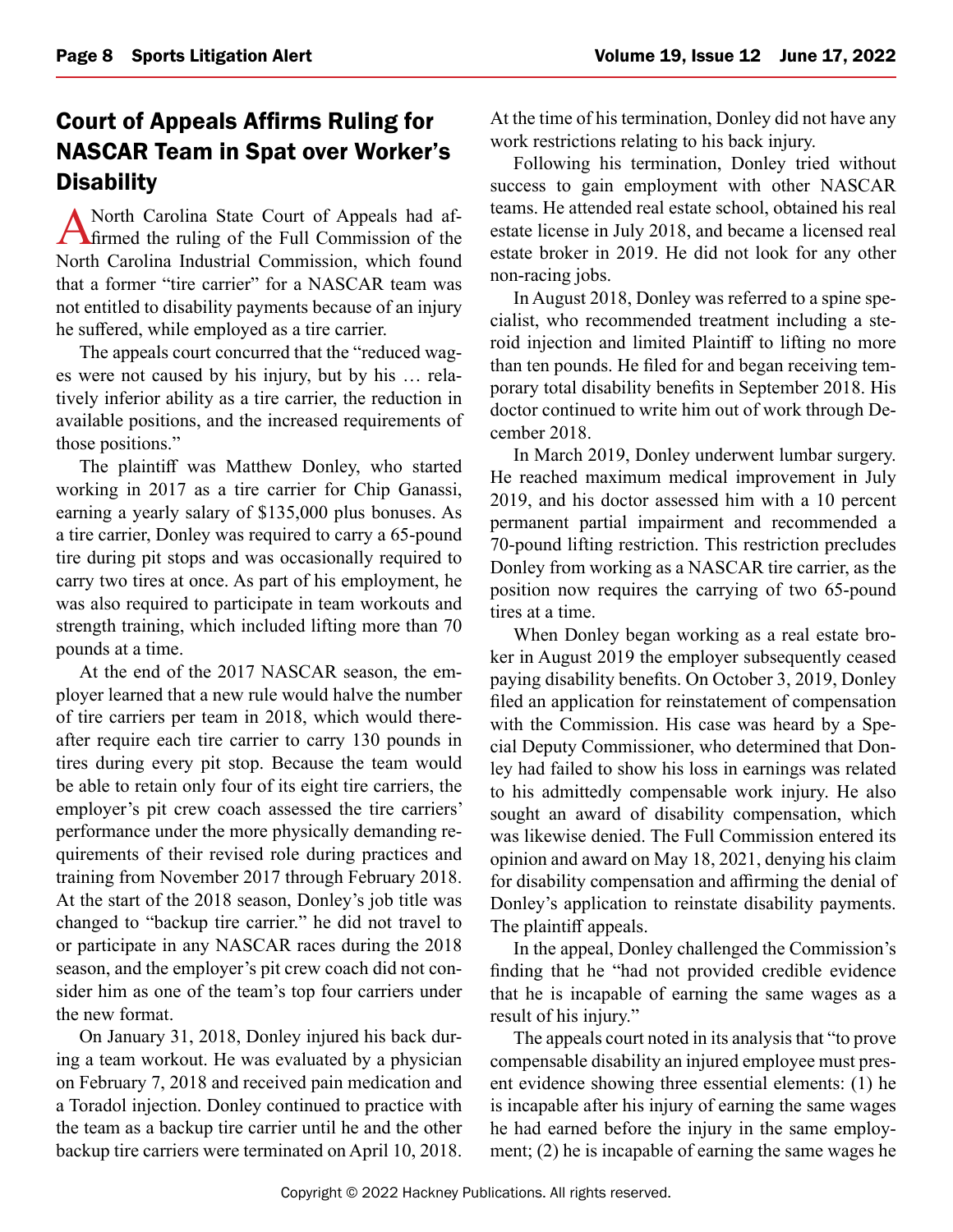had earned before his injury in any other employment; and (3) the incapacity to earn was caused by the workplace injury. Hilliard v. Apex Cabinet Co., 305 N.C. 593, 595, 290 S.E.2d 682, 683 (1982). An employee can meet this burden by a variety of methods:

*(1) the production of medical evidence that he is physically or mentally, as a consequence of the work-related injury, incapable of work in any employment; (2) the production of evidence that he is capable of some work, but that he has, after a reasonable effort on his part, been unsuccessful in his effort to obtain employment; (3) the production of evidence that he is capable of some work but that it would be futile because of preexisting conditions, i.e., age, inexperience, lack of education, to seek other employment; or (4 ) the production of evidence that he has obtained other employment at a wage less than that earned prior to the injury.*

Russell v. Lowes Prod. Distrib., 108 N.C. App. 762, 765, 425 S.E.2d 454, 457 (1993)

Donley introduced evidence that his earnings as a real estate broker were less than what he earned as a NASCAR tire carrier. However, the Commission found that Donley failed to prove that his reduced earning capacity was caused by his workplace injury.

The Commission found that Donley "has not provided credible evidence that he is incapable of earning the same wages he had earned prior to the injury in the same or in any other employment as a result of the work-related injury." Donley argues that this finding is not supported by competent evidence and conflicts with the Commission's other, unchallenged findings of fact. "We disagree," held the appeals court. "The evidence and the Commission's other findings of facts are consistent with this finding and support the Commission's conclusion that Donley's injury was not the cause of his reduced earnings.

"The Commission found that NASCAR imposed a new rule that forced the employer to cut its team of tire carriers in half, terminating four employees and doubling the physical demand of the remaining employees' jobs. The employer evaluated its carriers in November 2017, December 2017, January 2018, and leading up to the February Daytona race. Donley was not placed under a work restriction during the team's

evaluation of the carriers and was in the bottom half of the team before his injury occurred. The Commission noted that 'tire carriers are getting bigger,' and that one of the employer's current tire carriers is a former NFL linebacker. Donley was not selected to work any NAS-CAR races in 2018, though he did work as a pit crew member in lower-tier races. The employer continued to employ Donley for two months following his injury, during which Donley participated in practices and workouts, and terminated him and three other tire carriers when the new rule was imposed. Donley was not under a work restriction at the time of his termination. Once the new rule went into effect, the total number of available tire carrier positions within NASCAR was reduced, and the job that Donley was terminated from effectively no longer existed as the new definition of tire carrier required that two tires be carried at a time.

Ultimately, the Commission's unchallenged findings of fact show that Donley was not a competitive candidate for the tire carrier position in light of the new rule promulgated by NASCAR, even before his injury and work restrictions, and support its conclusion that 'Donley failed to show that his reduced earnings were *because of* the work-related injury.'

"Donley argues that the fact that he got a new job as a real estate agent, earning less than he did as a tire carrier, shifts the burden to Employer to show that he could have obtained a job paying the same as his prior earnings. But getting another job does not shift the burden to Employer regarding the third Hilliard prong, causation: Donley still bears the burden of showing 'but for the work-related injury . . . [the plaintiff] would not have . . . suffered wage loss.' Medlin v. Weaver Cooke Constr., LLC, 229 N.C. App. 393, 396, 748 S.E.2d 343, 346 (2013) (quoting Fletcher v. Dana Corp., 119 N.C. App. 491, 497, 459 S.E.2d 31, 35 (1995)).

"We acknowledge that Plaintiff's termination prior to being assigned work restrictions does not necessarily preclude a finding that his reduced earnings were caused by his work-related injury. In Britt, the plaintiff was injured at work after being notified that he would be laid off at the end of that month. 185 N.C. App. at 679, 648 S.E.2d at 919. Although his injury may not have caused his termination and immediate wage loss, we held that this did not preclude a finding of disability 'if, because of Plaintiff's injury, he was incapable of obtaining a job in the competitive labor market.' Id.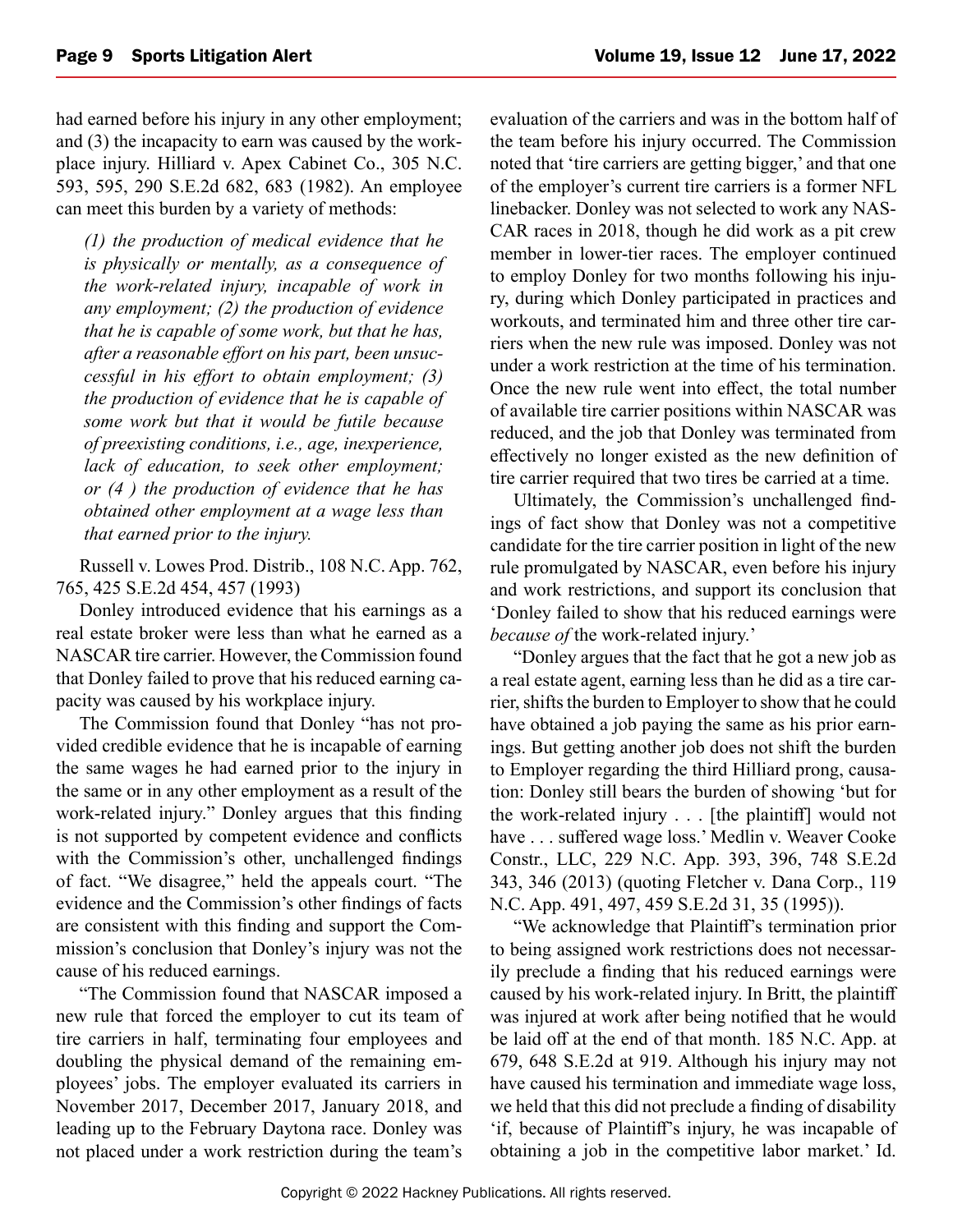<span id="page-9-0"></span>at 683, 648 S.E.2d at 921. Unlike in Britt, however, the Commission found in this case that Plaintiff's reduced wages were not caused by his injury, but by his pre-injury relatively inferior ability as a tire carrier, the reduction in available positions, and the increased requirements of those positions. As this finding was supported by competent evidence, we are bound by it." Chaisson, 195 N.C. App. at 470, 673 S.E.2d at 156.

#### Matthew Donley v. Chip Ganassi Racing, et al.; Ct. App. N.C.; No. COA 21-447; 5/17/22

Attorneys of Record: Campbell & Associates, by Bradley H. Smith, for Plaintiff-Appellant. Hedrick Gardner Kincheloe & Garofalo LLP, by M. Duane Jones and Ryan W. Keevan, for Defendants-Appellees.

#### [Return to Table of Contents](#page-0-0)

## Sixth Circuit Decision Potentially Expands Title IX Liability for K-12 School Districts

#### By [Kate Vivian Davis,](https://www.bricker.com/people/kate-davis) of Bricker & Eckler

A panel of the U.S. Court of Appeals for the Sixth **T**Circuit in Cincinnati issued an opinion on May 19, 2022 that arguably expands the scope of liability K-12 school districts may face with respect to Title IX claims of sexual harassment. At a minimum, the case is a reminder that when school districts are put on notice of sexual harassment, they must act.

The case – Doe, on behalf of Doe #2, the Metropolitan Government of Nashville and Davidson County, Tennessee dba Metropolitan Nashville Public Schools, 2022 Westlaw 157 3848 (May 19, 2022) – combined two cases of students who claimed the district was deliberately indifferent and violated their rights under Title IX by permitting sexual harassment to occur against them.

#### The Background Facts

Jane Doe was a freshman when four male upperclassmen subjected her to "unwelcome sexual activity" in the stairwell at her school. Unbeknownst to Jane Doe, a video of the incident was later made public.

Similarly, in a different school in the same district, freshman Sally Doe was led to the bathroom by a male student, who pressured her into performing a sexual act. The male student recorded a video of the incident

without her knowledge, which was later distributed to other students in the district.

#### The Legal Analysis of "Before" and "After" Title IX Claims

In this case, the plaintiffs alleged two theories of liability under Title IX, known as "before" and "after" Title IX claims – liability for the district's conduct before the students were harassed, and liability for the district's conduct after they were harassed. Let's briefly review the decisions the court relied on to analyze these claims.

In Davis v. Monroe County Board of Education, 526 U.S. 629 (1999), the Supreme Court held that a school district could be liable under Title IX for subjecting "students to discrimination where [a school] is deliberately indifferent to known acts of student on student sexual harassment and the harasser is under the school's disciplinary authority." Sound familiar? This is the standard adopted by the U.S. Department of Education as part of the most recent Title IX regulations. See 34 CFR §106.44.

The court also referenced a previous Sixth Circuit decision – Kollaritsch v. Michigan State University, 944 F. 3d 613 (6th Circuit 2019) – which limited certain Title IX claims based on student-on-student sexual harassment. In Kollaritsch, four female students at Michigan State University were sexually assaulted by male students and reported the assaults to administrative authorities. They alleged the administration's subsequent response was inadequate. In its decision, the court held the plaintiffs must show "that the school had actual knowledge of some actionable sexual harassment, and that the school's deliberate indifference to it resulted in further actionable harassment of the student victim." Id. at 620. Because, in Kollaritsch, the students were assaulted once, the court concluded that they could not show the school's conduct or lack thereof caused the students to suffer harassment. The court also observed that further harassment must be inflicted against the same victim. Id.

Thus, in asserting their "before" and "after" claims, Jane and Sally Doe argued that the District had a widespread problem of sexual harassment in its schools, pointing to numerous instances of sexual misconduct and other examples of the dissemination of sexual videos of minor students without their consent.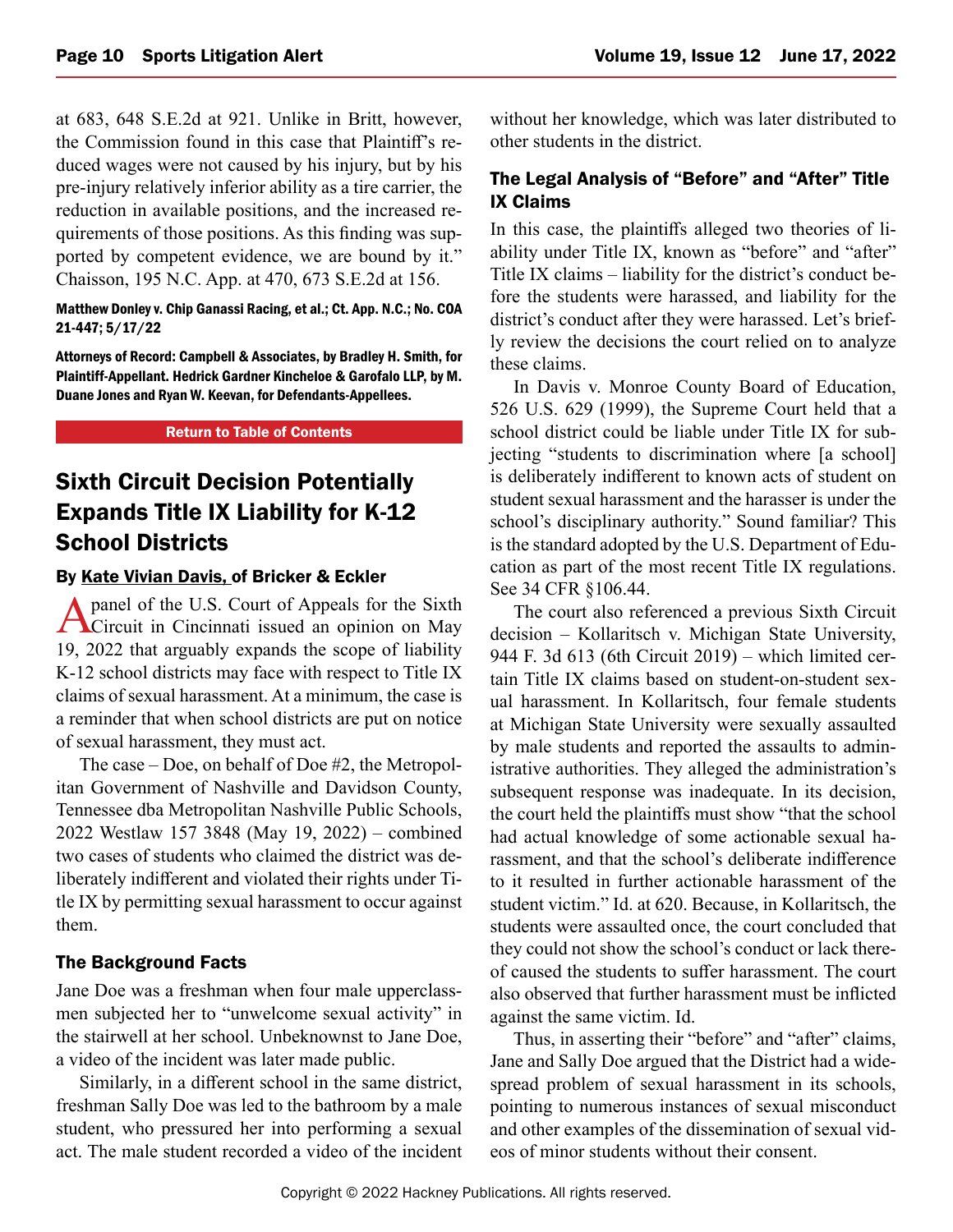#### Sixth Circuit: The Students' "Before" Claims Could Proceed

Here, the district court had applied Kollaritsch and concluded that the students' "before" claims were precluded because there was no evidence that the district was on notice of this harassment. However, the Sixth Circuit disagreed, finding evidence of over 950 instances of sexual harassment in the district preceding the incidents involving Jane and Sally Doe. The Sixth Circuit pointed out that when Jane and Sally Doe reported their harassment, the Title IX Coordinator was not involved, and the previous cases of harassment were handled at the building level.

The Sixth Circuit distinguished Kollaritsch and explained that the unwelcome conduct here was a result of the district's indifference to the problem of pervasive sexual misconduct in its schools. The court adopted the Ninth Circuit test for Title IX "before" claims, which provides: "A student must show: 1) the school maintained a policy of deliberate indifference to reports of sexual misconduct, 2) which created a heightened risk of sexual harassment that was known or obvious, 3) in a context subject to the school's control and 4) as a result the plaintiff suffered harassment that was 'so severe, pervasive and objectively offensive that it can be said to have deprived the plaintiff of access to the educational opportunities or benefits provided by the school.'" Citing Karasek v. Regents of the University of California, 956 F. 3d 1093 (9th Circuit 2020).

The court concluded that when a student shows that the school's deliberate indifference to a pattern of student-on-student sexual misconduct leads to sexual misconduct against the student, then Kollaritsch's requirements for causation have been satisfied. The court wrote, "put differently, in a successful before claim, a school's deliberate indifference to known past acts of sexual misconduct must have caused the misconduct that the student currently alleges."

#### Sixth Circuit: The Students' "After" Claims Could Proceed

With respect to the students' "after" Title IX claims, the court first focused on Sally Doe. The court explained that, when Sally Doe's mother met with the administration about what her daughter had experienced, the principal responded that the matter was "out of [his] hands" and told the mother to contact the police. The court noted that the principal did not recall informing the head of the school about this meeting, did not refer Sally Doe to the Title IX Coordinator or any other administrator, and did not provide Sally Doe or her mother with information about any steps that the school would take to address the consequences of the incident. The court wrote that the District took no additional action other than assisting Sally Doe's parents with arranging to homeschool. Thus, the court held that a reasonable jury could conclude that, rather than taking steps to remedy the sexual harassment, the District opted to avoid the problem, resulting in Sally Doe being forced to choose between homeschooling or enduring further misconduct. Therefore, the case was remanded to the district court.

The court also remanded Jane Doe's "after" claim to the district court, holding that Kollaritsch did not apply. The court explained that the "same victim" requirement from Kollaritsch – which involved a university – did not apply in the K-12 context because K-12 schools have more authority and control over the students than at the university level.

#### Takeaways for K-12 Districts

The most important takeaway for K-12 districts from the court's decision is its explanation that K-12 districts may be held to a different standard than universities for liability under Title  $IX -$  largely due to the fact that they have more control over the discipline and day-today activities of their students compared to institutions of higher education. The court also emphasized how the District's processes failed the students in question in this case, viewing as problematic the District administration's choice to handle the issues at the building level rather than reporting them to the district's Title IX Coordinator.

This case serves as a cautionary reminder to train administrators in K-12 buildings at all levels to ensure that they understand the importance of reporting claims of sexual harassment to the Title IX Coordinator so that the District can act.

[Return to Table of Contents](#page-0-0)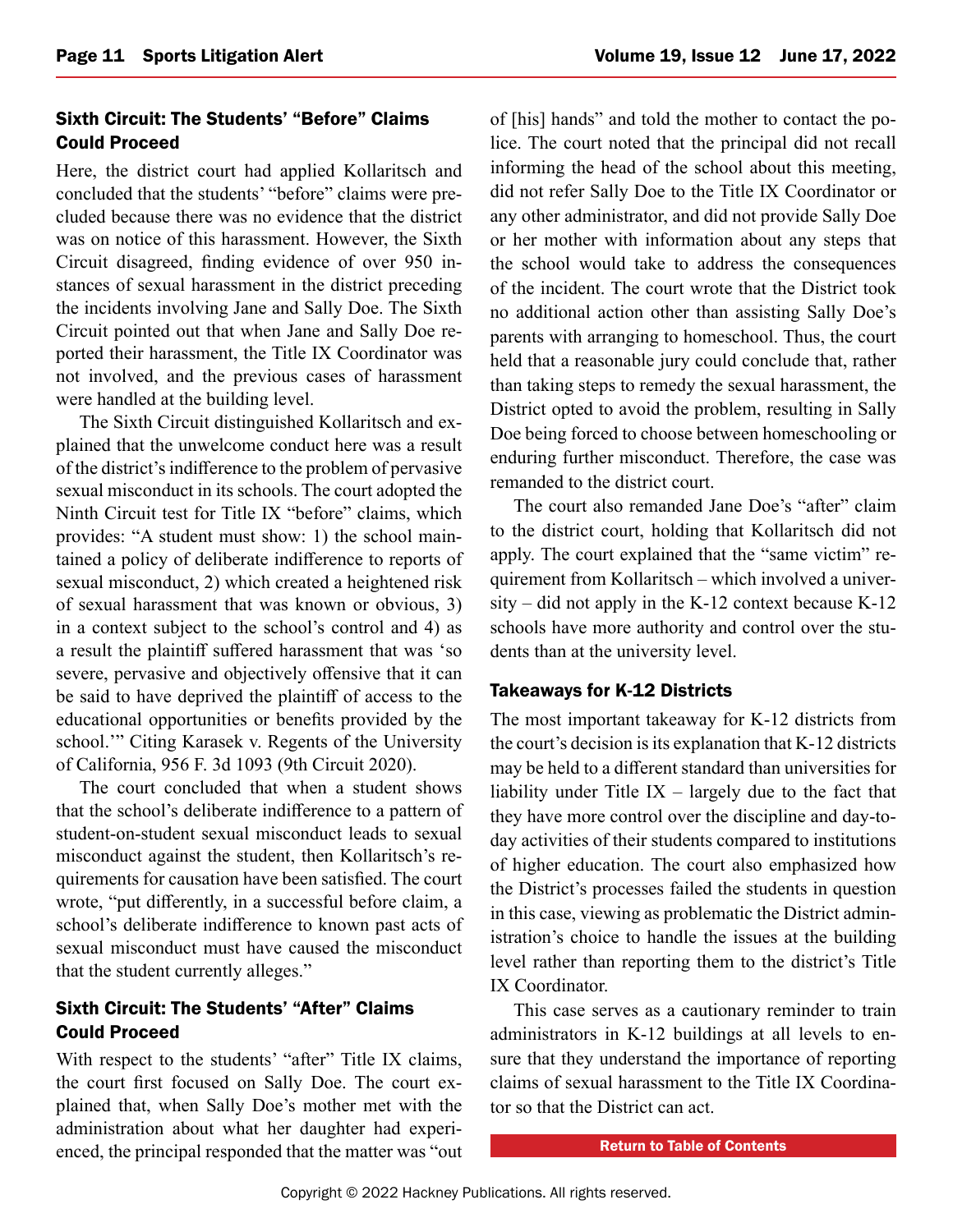## **Articles**

### <span id="page-11-0"></span>Title IX at 50: The Work Continues

By Ellen J. Staurowsky, Ed.D., Senior Writer & Professor, Sports Media, Roy H. Park School of Communication, Ithaca College, staurows@ ithaca.edu



In a recent keynote ad-<br>dress to the National n a recent keynote ad-

Collegiate Athletic Association (NCAA) Inclusion Forum, legend and icon Billie Jean King reflected on the state of Title IX and women's sport. Speaking about the nature of progress, the tenuous security of the rights that Americans have, and the need to be ever vigilant in protecting those rights, she drew upon the words of Coretta Scott King noting that "Struggle is a never-ending process. Freedom is never really won, you earn it and win it in every generation".

Fifty years have gone by since Title IX of the Education Amendments Act of 1972 was passed. Recent reports conducted in anticipation of Title IX's  $50<sup>th</sup>$  anniversary on June 23, 2022 by the Women's Sports Foundation (Staurowsky et al., 2022), the University of Maryland's Shirley Povich Center for Sports Journalism and Howard Center for Investigative Journalism (Newhouse 2022a, 2022b), USA Today (Staff, 2022), and the NCAA (Wilson, pending) all reach the same conclusion. The struggle for girl and women athletes to be treated equally under Title IX is thus far a never-ending process. Each generation of girls and women in school sports have had to challenge school authorities to earn and win the freedom to compete unencumbered by gender discrimination. While Title IX has served as a catalyst to promote progress for girls and women in terms of athletic opportunities, access to athletic scholarships, and attendant operating budget allocations to support participation (recruiting, coach salaries as examples), there is much more work to be done to achieve gender equality within athletic departments sponsored by federally funded schools at the post-secondary and college level.

#### When Girl & Women Athletes Win Their Title IX Rights, the Nation Wins

Over the past 50 years, Title IX has had a profound effect on the opportunities for girls and women to participate in athletics. In 1972, the year of Title IX's passage, 7% of high school varsity athletes were girls (294,015). By 2018-2019, the most recent reporting year, 3,402,733 girls (43%) were competing on varsity high school teams. According to NCAA statistics, women's participation in college athletics rose from 15% in 1972 to 44% during the 2020-2021 academic year.

The removal of barriers to participation for girl and women athletes strengthens the nation's overall sport system, yielding benefits in terms of long-term health consequences (Staurowsky et al., 2020) as well as setting the stage for athletic excellence on the world stage. As a case in point, if the women of Team USA had competed in the 2020 Tokyo Olympics as their own country, their total medal count of 66 would have placed them third behind the Russian Olympic Committee and China (Planos, 2021).

#### Shortfalls in Athletic Participation Opportunities, Athletic Scholarships, and **Resources**

Under Title IX regulations, specifically the three-part test, athletic participation opportunities for girls and women athletes should be proportional to enrollment (if 50% of undergraduates are women; 50% of existing athletic opportunities should be available to women). If athletic opportunities are not offered proportionally, a school needs to demonstrate that it has a record of adding sports systematically and on a regular basis or athletic programs offered to girls and women fully and effectively satisfy existing needs and interests. Using information reported by colleges and universities in accordance with the Equity in Athletics Disclosure Act for the 2019-2020 academic year, Staurowsky et al (2022) found the following:

• At 2,074 two-and four-year post-secondary institutions that reported data, women athletes had access to 43% of athletic opportunities offered by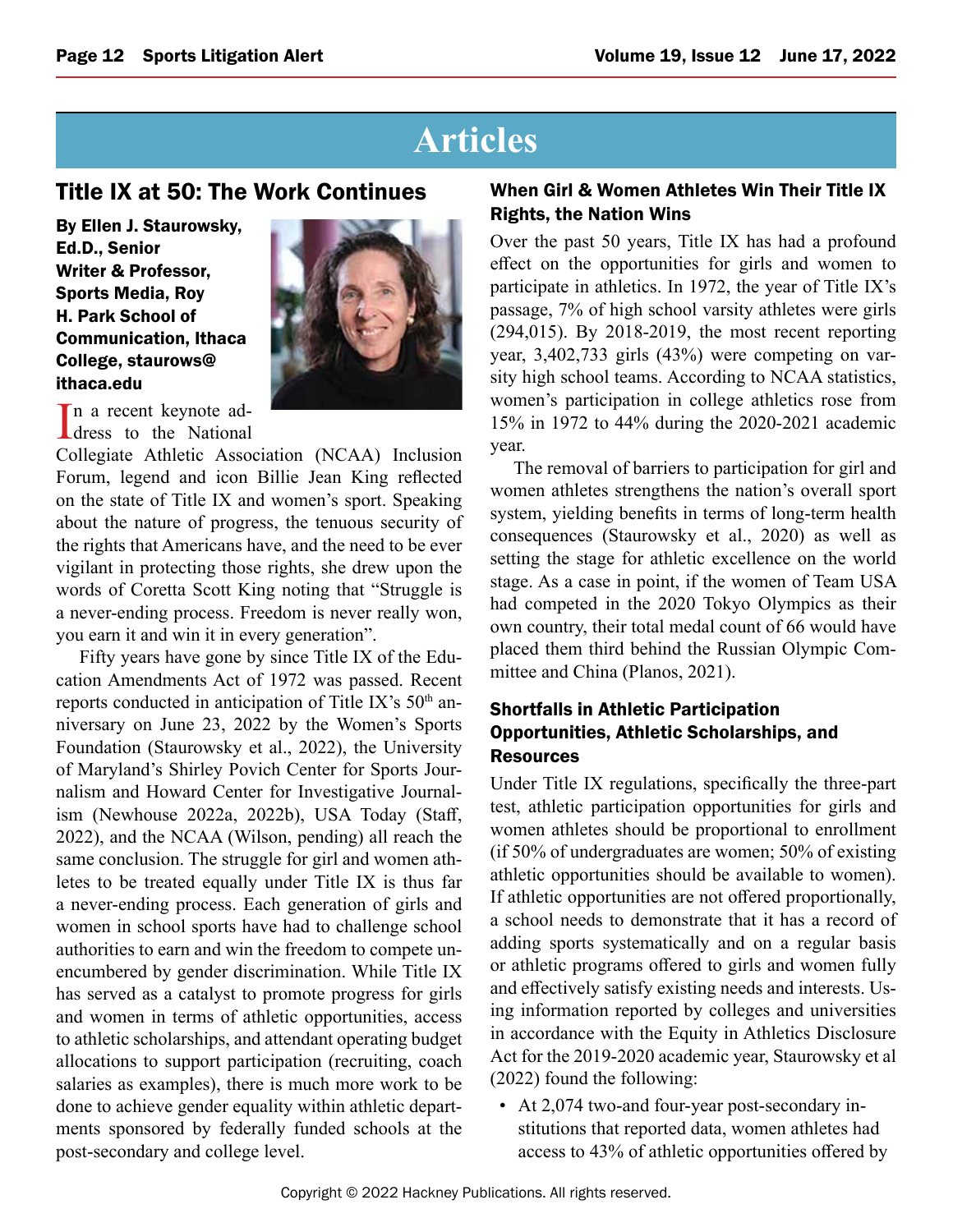their institutions. When compared to the representation of women undergraduates at those institutions, who made up 54.5% of overall enrollment, women athletes were disproportionately underrepresented in athletics. In order to close that nearly 12 percentage point gap, an additional 81,389 athletic opportunities would need to be added.

- Among NCAA institutions across all divisions 86% offered higher rates of athletic opportunities to men athletes disproportionate to their enrollment. For the 2019-20 academic year, that gap favoring men athletes represented 58,913 missed opportunities for women athletes.
- Only 94 of the 1,089 NCAA (8.6%) schools reporting met the proportionality standard for participation under the three-part test, offering men and women athletic opportunities proportional to enrollment. Fifty-five (55) institutions or 5% of institutions provided athletic opportunities to women athletes at rates beyond their representation in the student body.
- Only 18.8% of NCAA Division I institutions (66 of 350); 5.7% of NCAA Division II institutions (18 of 312); and 3% of NCAA Division III institutions (14 of 427) offered athletic opportunities to female athletes proportional to their enrollment.

At the high school level, data from the 2018-2019 academic year reported by the National Federation of State High School Associations (NFHS) revealed that girl athletes receive disproportionately fewer athletic opportunities compared to boy athletes. While girls made up 51% of high school enrollment that year, only 43% of athletic opportunities were allocated to girl athletes. Addressing that gap would require adding approximately a million athletic opportunities for girls (Staurowsky et al., 2022).

While compliance is determined on a case-by-case basis and EADA data offer insights but not definitive measures of compliance, the growth of girls and women's sport over the span of the last five decades makes it more difficult for school administrators to persuasively explain why there are shortfalls in athletic opportunities. Arguments that schools cannot afford to offer athletic opportunities proportional to enrollment run aground because numerous courts have determined lack of funding is not an excuse to justify a failure to address gender discrimination.

Beyond shortfalls in athletic participation opportunities, inequities in the allocations of athletic scholarships and budget allocations are sweeping. EADA reports for 2019-2020 revealed that

- men athletes received \$252 million more in athletic scholarships than women athletes received. If athletic departments offered athletic opportunities to women athletes proportional to enrollment, they would have had to award an additional \$750 million in athletic scholarship assistance
- of the \$241,400,778 spent on recruiting athletic talent to compete at the college level (in both two-year and four-year institutions). Of that total, only 30% was spent on recruiting women athletes (\$75,290,142).
- on average, coaches of women's teams received a much smaller percentage of salary compared to coaches of men's teams, ranging from 19% in NCAA Football Bowl Subdivision (FBS, formerly known as Division I-A) to 49% in NJCAA Division I (Staurowsky et al., 2022).

#### Uneven Enforcement & Lack of Title IX Knowledge

In a recent interview with ESPN, U.S. Department of Education Secretary Miquel Cardona was asked about the challenges associated with enforcement, among them being the fact that the federal government has never proactively initiated a lawsuit against a school. He commented that the focus of his administration was on building a culture of compliance that includes students, families, educators, and administrators because it was unrealistic, with the limited resources available to the Office of Civil Rights (the office charged with Title IX oversight) and a limited number of investigators, to handle the full expanse of enforcement needs across all agencies and schools that Title IX covers (Murphy, 2022).

Responding to that approach, long-time Title IX litigator, Arthur Bryant, observed It would be great to build the culture, but he's kidding himself if he thinks that's what's going to do it. Does the police officer by the side of the road as people are going by at 100 miles per hour say, 'I'm trying to build a culture where people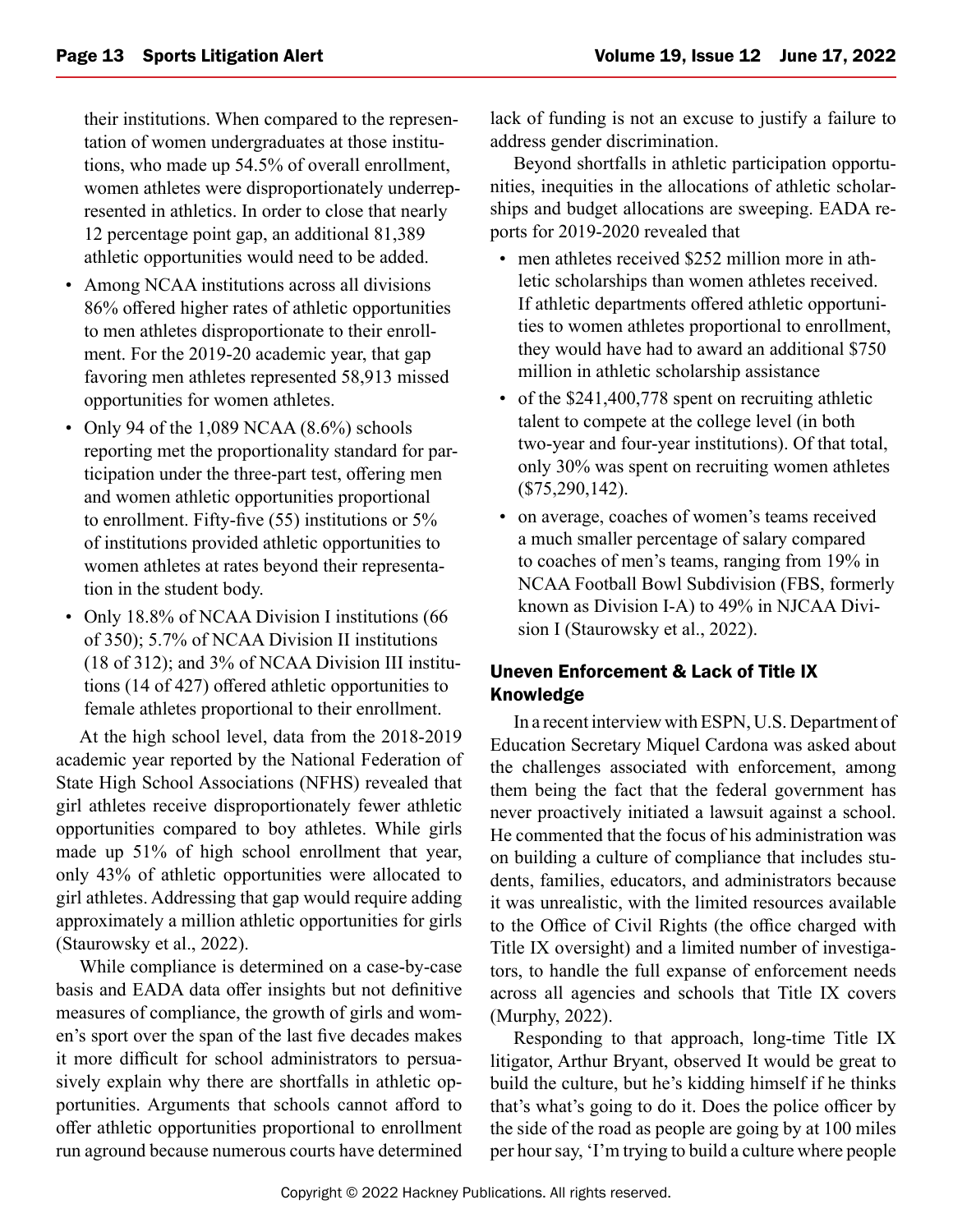will stop speeding'? No. You pull over people violating the law and you hold them accountable....The way you build the culture of compliance is you enforce the law" (as quoted in Murphy, 2022).

In theory, local Title IX athletics enforcement is to be overseen by a Title IX coordinator appointed by each institution, which is a federal requirement. For decades, schools either ignored that mandate, appointed someone in name only, or were unaware of their obligation. While there has been more attention and resources directed toward Title IX coordinator positions on college and university campuses since 2011, those resources have largely been directed toward addressing the critical issue of sexual harassment and assault. And Title IX coordinator roles are expansive, including monitoring Title IX compliance, creating policies and procedures for reporting, conducting investigations and reviews, and educating campus constituencies.

How prepared Title IX coordinators are to fulfill their obligations in overseeing athletics is up for question. According to Nowicki (2018), a survey of Title IX trainers revealed that those serving in Title IX coordinator roles in high school settings had little familiarity with how Title IX applied to athletics. In a study of people charged with Title IX compliance in Power Five athletic departments (n=90), 60% indicated that taking on the role was a default assignment because they were a woman administrator. Of those serving in a Title IX athletics compliance role, only a third had specific training prior to taking on the responsibility (Staurowsky & Rhoads, 2020).

Thus, there are significant hurdles to building the kind of compliance culture that Secretary Cardona talks about. Ideally, it makes sense to conceive of a fully functioning Title IX compliance infrastructure that is locally based because the more proactive schools are in fulfilling their compliance obligations under Title IX and the more accessible avenues are in terms of identifying problems and hearing complaints, the quicker gender discrimination can be addressed. Compelling as that is in theory, in practice, the lack of consistent enforcement has resulted in the very constituencies that should be empowered to hold school administrators accountable (athletes, parents, coaches, and even athletics administrators) evidence low levels of understanding or even knowledge about the law (Staurowsky et al., 2022).

In a poll conducted by Ipsos for The Shirley Povich Center for Sports Journalism and the Howard Center for Investigative Journalism at the University of Maryland in 2022, "nearly three-quarters of secondary school students and nearly 60% of parents said they know 'nothing at all' about the landmark civil rights law meant to ensure gender equity in education, including athletics" (Newhouse, 2022).

Further, as Staurowsky and Rhoads (2020) reported, there is little investment or effort in educating athletes and coaches about Title IX. Among Power Five compliance officers, 51% indicated that funding support for Title IX education efforts was fair to poor; 45% indicated that funding support to attend trainings was fair to poor; 49% indicated that workload allocations to do the job was fair to poor; and 49% reported that Title IX resources were not available to athletes on the athletics website. When it comes to educating athletes and coaches about how to read an EADA report, only 2-3% of Title IX athletics coordinators offered such education.

#### The Future

When Billie Jean King was asked at the 2022 NCAA Inclusion Forum about what steps should be taken to address the shortfalls that exist in Title IX athletics compliance moving forward, she commented that schools would be better served to willingly comply with the law rather than resisting it. She also said that "Presidents need to search their souls". Both Cardona and King are speaking to the need for educational leaders to step up and use the power of their positions to establish a compliance culture around Title IX in athletics that is proactive rather than reactive.

What 50 years of Title IX athletics history suggests, however, it is that it will take much more than just that. Among the recommendations that the Women's Sports Foundation is offering in this 50<sup>th</sup> anniversary year are the following:

- that the U.S. Department of Education Office for Civil Rights (OCR) be fully funded to strengthen their Title IX enforcement efforts
- that the OCR initiate compliance reviews across larger sets of institutions and provide greater technical assistance with emerging questions and issues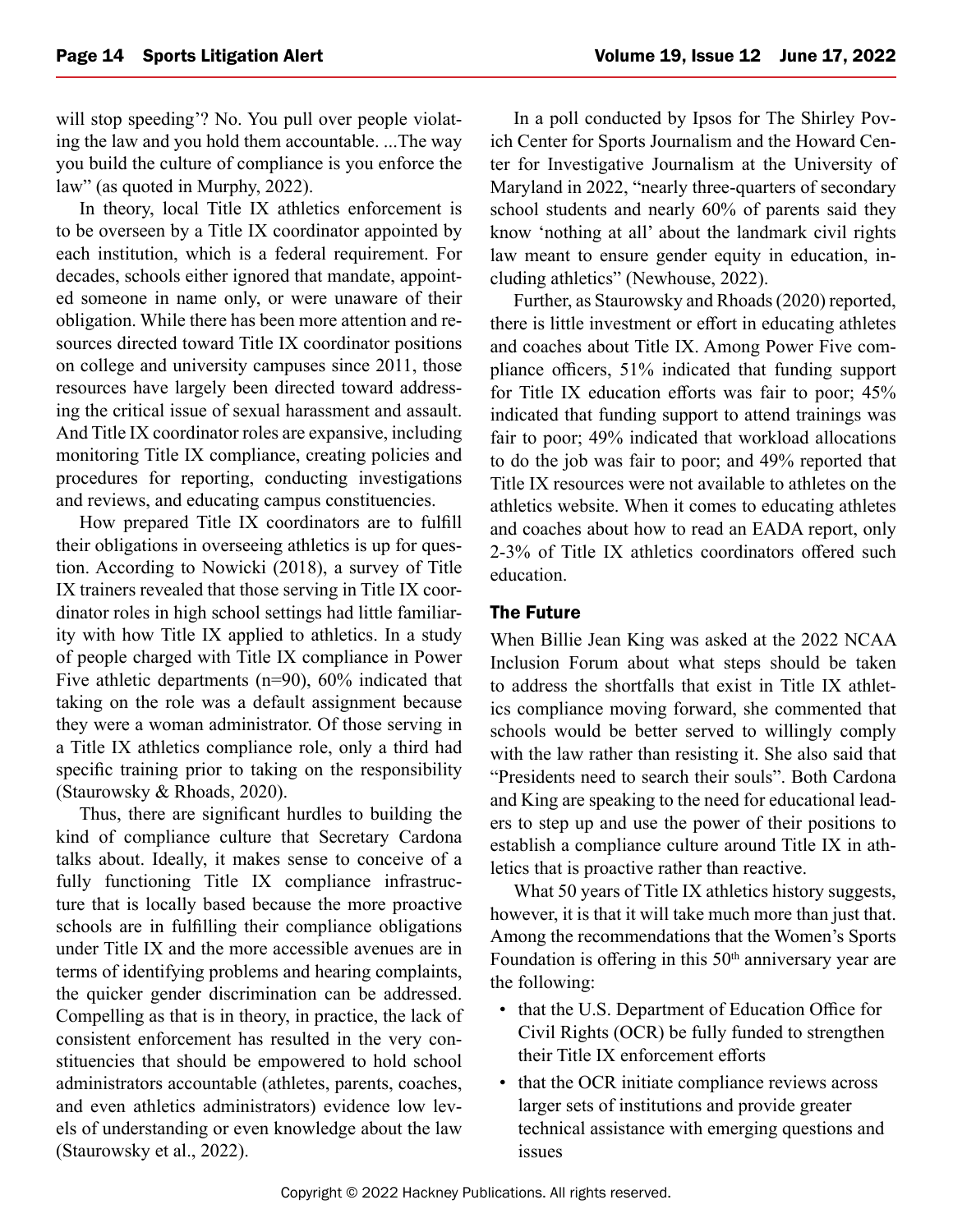- <span id="page-14-0"></span>• that Federal policymakers pursue passage of the Patsy T. Mink and Louise M. Slaughter Gender Equity in Education Act of 2021 (H.R. 4097 & S.2186). This bill recognizes the need to provide more resources, training, and technical assistance to schools to ensure compliance with Title IX.
- The U.S. Department of Education should develop a federal reporting system that requires schools to publicly disclose a) which part of Title IX's threepart test for athletic participation they are using to comply; and, if appropriate, collect b) information regarding their history and continuing practice of program expansion and/or c) the methods used to fully and effectively meet the needs and interests of qualified women athletes.
- The U.S. Congress and the U.S. Department of Education should adjust the Equity in Athletics Disclosure Act (EADA) and its regulations so that the annual data it requests on its form fully encompass the practices of athletics departments in order to comprehensively assess gender equity practices, including the reporting of information about an institution's athletics-related capital as well as operating expenses.
- The U.S. Department of Education should establish an external audit system to promote public confidence in and full accuracy of EADA reports.
- The U.S. Department of Education should require critical institutional representatives (e.g., Title IX compliance offers, Directors of Athletics, etc.) to participate in annual Title IX training to ensure that those charged with implementing it within their institutions are fully knowledgeable of policy requirements and their role(s) in implementation.
- The Office for Civil Rights should create a onestop website for school personnel, families, and students to understand and apply Title IX athletics standards in an easy-to-digest manner (adapted from Fair Play for Girls in Sport, Legal Aid at Work (K. Turner, 2021).

For a full list of recommendations, see the full WSF report (Staurowsky et al., 2022).. **[https://www.wom](https://www.womenssportsfoundation.org/articles_and_report/50-years-of-title-ix-were-not-done-yet/)[enssportsfoundation.org/articles\\_and\\_report/50](https://www.womenssportsfoundation.org/articles_and_report/50-years-of-title-ix-were-not-done-yet/) [years-of-title-ix-were-not-done-yet/](https://www.womenssportsfoundation.org/articles_and_report/50-years-of-title-ix-were-not-done-yet/)**

#### References

Murphy, D. (2022, June 14). A coxswain, the courts and a course toward Title IX compliance. *ESPN.com.* Retrieved from **[https://www.espn.](https://www.espn.com/college-sports/story/_/id/34071621/a-coxswain-courts-course-title-ix-compliance) [com/college-sports/story/\\_/id/34071621/a-coxswain-courts-course](https://www.espn.com/college-sports/story/_/id/34071621/a-coxswain-courts-course-title-ix-compliance)[title-ix-compliance](https://www.espn.com/college-sports/story/_/id/34071621/a-coxswain-courts-course-title-ix-compliance)**

Newhouse, K. (2022a, April 11). Federal Title IX data on sports participation is unreliable. CNSMaryland.org. https://cnsmaryland. org/2022/04/11/title-ix-federal-sports-data/

Newhouse, K. (2022b, April 11). Poll: Most parents, students know "nothing at all" about Title IX. CNSMaryland.org. https://cnsmaryland. org/2022/04/11/title-ix-poll/

Nowicki, J. (2018). High school sports: Many schools encouraged equal opportunities, but further education could help athletics administrators under Title IX. United States Government Accountability Office Report to Congressional Committees. https://www.gao.gov/assets/gao-18-425. pdf

Planos, J. (2021, August 9). What do 60 percent of America's gold medals from Tokyo have in common? Fivethirtyeight.com. https://fivethirtyeight.com/features/american-women-stolethe-show-in-tokyo/

Staurowsky, E. J., C.L., Flowers, E. Busuvis, L. Darvin, & Welch, N. (2022). "50 Years of Title IX: We're Not Done Yet," New York, NY: Women's Sports Foundation. © 2022, Women's Sports Foundation, All Rights Reserved. **[https://www.womenssportsfoundation.org/articles\\_](https://www.womenssportsfoundation.org/articles_and_report/50-years-of-title-ix-were-not-done-yet/) [and\\_report/50-years-of-title-ix-were-not-done-yet/](https://www.womenssportsfoundation.org/articles_and_report/50-years-of-title-ix-were-not-done-yet/)**

Staurowsky, E. J., & Rhoads, A. (2020). Title IX coordinators in NCAA Division I institutions: Roles, responsibilities, and potential conflicts of interest. Journal of Issues in Intercollegiate Athletics, 13, 381-404. **[http://csri-jiia.org/wp-content/uploads/2020/11/RA\\_2020\\_18.pdf](http://csri-jiia.org/wp-content/uploads/2020/11/RA_2020_18.pdf)**

Staurowsky, E. J., Watanabe, N., Cooper, J., Cooky, C., Lough, N., Paule-Koba, A., Pharr, J., Williams, S., Cummings, S., Issokson-Silver, K., & Snyder, M. (2020). Chasing Equity: The Triumphs, Challenges, and Opportunities in Sports for Girls and Women. New York, NY: Women's Sports Foundation.

USA Today. (Staff). Title IX: Falling short at 50. *USA Today.* Retrieved from https://www.usatoday.com/in-depth/news/investigations/2022/05/26/title-ix-falling-short-50-exposes-how-colleges-stillfail-women/9722521002/

[Return to Table of Contents](#page-0-0)

## If It Doesn't Move, Kick It… How U.S. Soccer Is Playing Smart Off The Ball

#### *By Angela C. de Céspedes & Heather E. Kemp, Saul Ewing Arnstein & Lehr LLP*

On Wednesday, May 18, 2022, the U.S. Soccer Federation (U.S. Soccer) announced collective bargaining agreements that achieved equal pay for the Women's and Men's National Teams. The United States women's national soccer team (WNT) represents the United States in international women's soccer. Not only did the WNT kick the ball – they collectively scored an unprecedented header in the form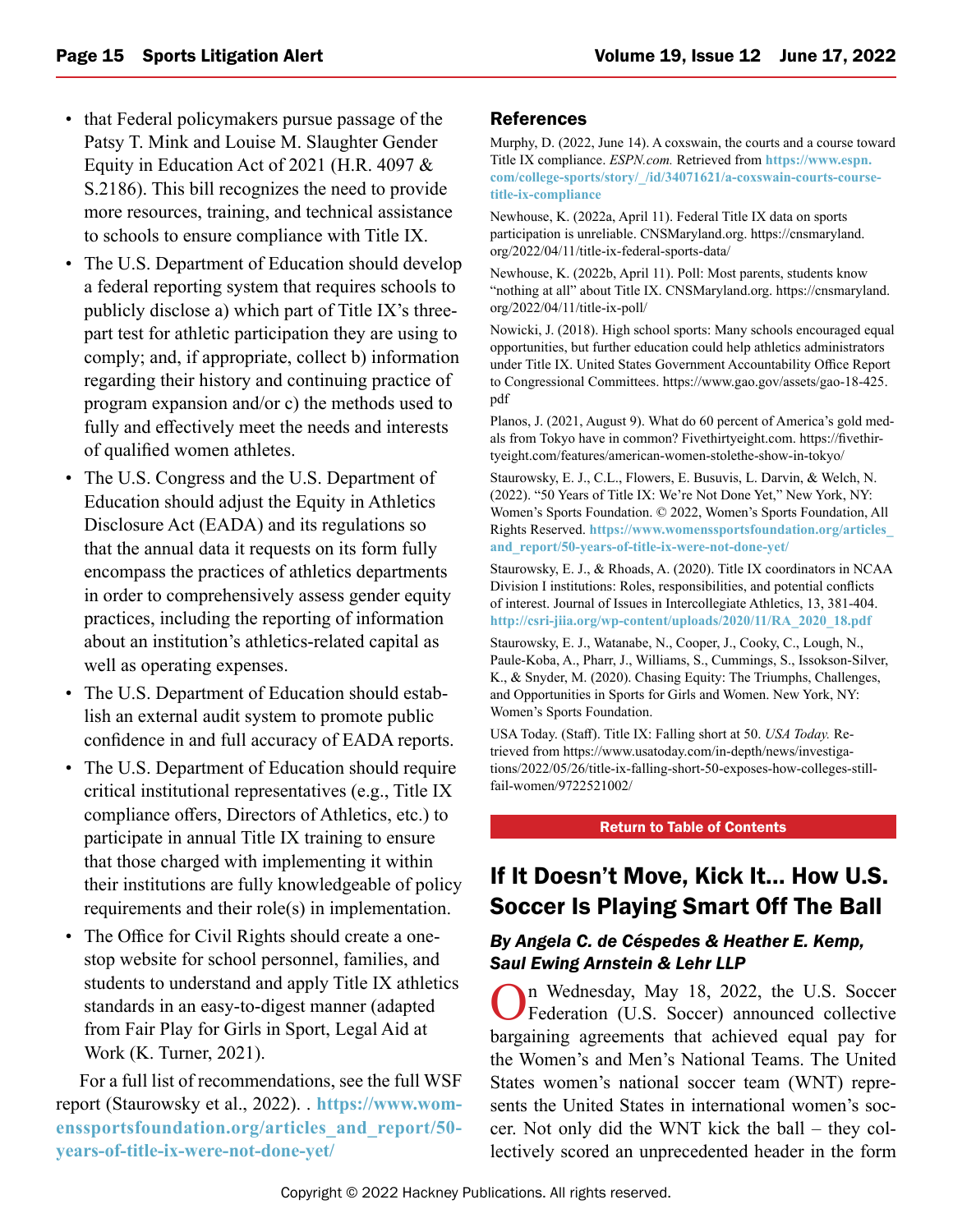of a CBA with far reaching implications for soccer, women, and all sports globally.

To ignore these female athletes, their achievements, and the ripple effect it will have, is to disregard that there are more soccer fans worldwide than any other sport  $-3.5$  billion, compared to 500 million for baseball, 450 million for golf, and 400 million each for basketball and American football (the four of which make up Nos. 7, 8, and tied for 9 on the list of the top ten). In fact, even if you throw in tennis' 1 billion fans worldwide for good measure, you still only get to a collective 2.75 billion, compared with that of soccer's 3.5 billion.

While the statistics above may be shocking to some sports fans, they must surely be known to those making decisions as to the allocation and investment of funds in leagues, teams, athlete salaries, prize money, endorsements, licensing, memorabilia and appearance fees. Curious then that the 100 highest-paid athletes in the world, which include players from 10 sports and 24 countries, as reported by Sportico for 2022 include: 36 NBA players, 25 NFL players, 12 MLB players, 12 European Soccer players, 4 Fighters, 4 Golfers, 3 Tennis Players, 1 F1 Driver, and 1 Cricket player (Cricket enjoys 2.5 Billion fans worldwide holding the No. 2 spot). Of the 100 top earning athletes only 2 are women – tennis players Naomi Osaka (No. 20) and Serena Williams (No. 52). Even more curious then are results of a recent survey conducted by Altman Solon which revealed that nearly 50 percent of women in the UK, US and Germany are monthly sports viewers, a figure that rises to nearly 70 percent in Latin America and Asia. In terms of viewership of women's sports men make up 50 percent of the women's sport fanbase. An analysis of social media popularity with a higher than average engagement by female athletes, the rise of NIL income for women at the college level and beyond, and female representation in video games (about 50% of gamers are women), make the figures above even more puzzling and the achievement of the women of US Soccer all the more meaningful.

The WNT is the most decorated women's soccer team in history and holds the record for the most watched soccer game in United States history. The team has won four Women's World Cup titles (1991, 1999, 2015, and 2019), four Olympic gold medals (1996, 2004, 2008, and 2012), and eight CONCACAF Gold Cups. The team is governed by United States Soccer Federation and competes in CONCACAF (the Confederation of North, Central American, and Caribbean Association Football). The WNT's 2019 stadium home jersey remains the No. 1-selling soccer jersey, men's or women's, ever sold on Nike's website in any one season. It's impossible to ignore their talent, hard work and success both on and off the soccer field.

As a result of the WNT's efforts, for the first time in history soccer players on the men's and women's teams will receive the same appearance fees and bonuses for international matches. For the World Cup, the most-watched sporting event in the world with 1 billion viewers (the Super Bowl in second place with 100 million viewers), FIFA's bonus pool for the upcoming 2022 men's World Cup in Qatar will be \$440 Million, while the prize money for the women's World Cup in Australia in 2023 will be \$60 Million. The negotiated CBAs circumvent FIFA and provide the US women's and men's teams with an equal share of the prize money won—a provision which is the first of its kind in professional sports and will hopefully equalize investment, not just tournament prize money.

#### Never Give Up On The Play

The WNT first filed a complaint with the Equal Employment Opportunity Commission (EEOC) in 2016, demanding equal pay for the same work as the Men's National team. By 2017, the team had reorganized their players association, fired their union executive, and took control of CBA negotiations, and they secured a new CBA with improvements in both working conditions and pay. Two years later, the players took their fight a step further by withdrawing their EEOC complaint and filing suit against U.S. Soccer in the Central District of California under Equal Pay Act and Title VII claims.

In April of 2020, the Central District of California granted partial summary judgment to U.S. Soccer, dismissing the central elements of the WNT complaint. The court found that each team had negotiated its own CBA with differences in guaranteed and meritorious pay. Further, the court found that the WNT had a higher total compensation between 2015 and 2019 as a result of the men's team failing to qualify for the 2018 World Cup and the women's team winning the 2019 World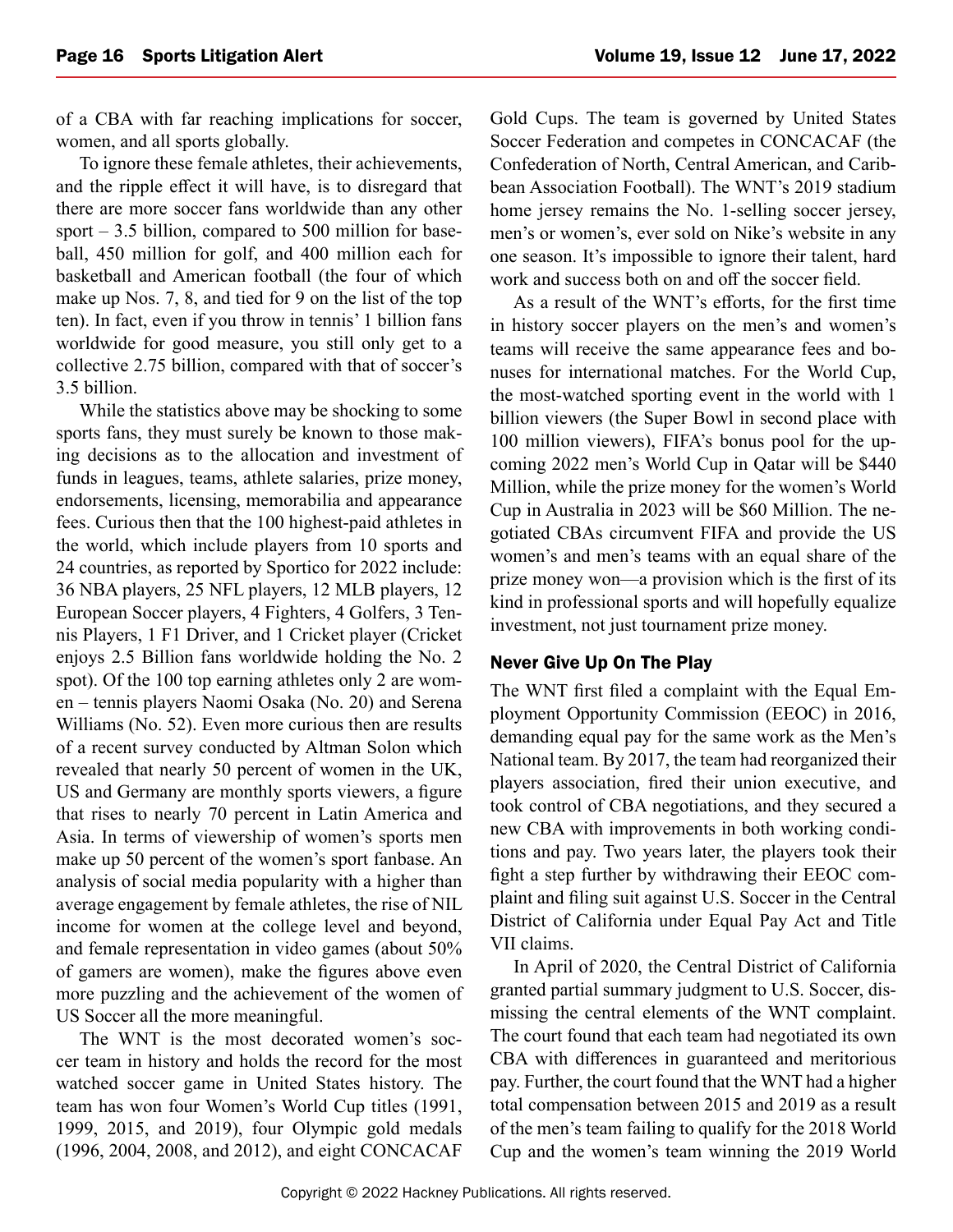Cup. Meaning, the WNT's lopsided success contributed to the failure of their push for equal pay.

While the WNT filed for appeal, U.S. Soccer, now led by Cindy Parlow Cone, sought to find common ground and cool the growing negative media coverage. In November of 2020, U.S. Soccer and the players association reached a new agreement for equal working conditions that provided more equitable staffing, travel, accommodations, and match venues. In early 2022, U.S. Soccer reached a settlement for the 2019 suit, which gave the WNT \$24 million, mostly in back pay to players on the women's team, and included an agreement to reorganize both the men's and women's CBAs to equalize pay.

#### Winning Requires Teamwork

By early 2022, both team's CBAs were expired, encouraging all sides to come to a collective table and nail down an agreement for the benefit of U.S. Soccer as a whole – another first. Finally, on May 18, 2022, U.S. Soccer announced a new deal that achieved equal pay for the men's and women's teams.

The newly minted CBAs provide an equal pay rate for the teams through 2028. Each player receives \$8,000 for a friendly match and bonus pay for a tie or win (nothing additional for a loss). For official competitions, each player receives \$10,000 plus bonus pay. This scale is equal across both teams. The model is pay-for-performance, which is a change for the women's team only. The prior women's team CBA provided a yearly salary for national team players and dramatically lower performance-based pay.

For World Cup competitions, which provide millions of dollars in prizes based on placement, both teams will pool their bonuses and split the earnings. For the 2022 and 2023 World Cups, U.S. Soccer will take 10% of the sum of both team's earnings, with the remainder split evenly between the two teams. For the 2026 and 2027 World Cups, U.S. Soccer will take 20%, and again, the remainder will be split evenly between the two teams.

For non-World Cup tournaments, if both the men's and women's team play in the same tournament (for example, the Gold Cup), the prize money is pooled, U.S. Soccer retains 30%, and the remainder is split evenly between the two teams. If only one team plays in a non-World Cup Tournament, U.S. Soccer retains

30% and the competing team receives the remainder. In addition to the pay structure agreement, the CBAs provide an equal revenue-sharing structure for broadcasts, apparel, and sponsorships. U.S. Soccer also agreed to pay players the same dollar amount for each U.S. Soccer ticket sold, including a 10% bonus for any sell-out matches. Venues, accommodations, travel, and staff are to be equitable. The CBAs also created 401(k) s for all players and free childcare for both teams.

#### Eye On The Ball

The fight for equal pay in sports is far from novel, but its achievement is rare. This imbalance is typical across most comparable sports such as the NBA and WNBA, the professional tennis circuit, and the PGA and LPGA Tours.

The most unusual aspect of the equal pay structure is the pooling and sharing of tournament prize money. The arrangement assures that both teams make the same total compensation from the world's most popular athletic tournament. This change may open more opportunities for similar structures in other sports or tournaments across the country and globally.

Although unique circumstances may have created the conditions that led to U.S. soccer's equal pay deal, its achievement alone may spur other leagues to address the pay gap with an eye toward advancing sport as a whole regardless of gender. One of the replicable successes of the WNT during their six-year campaign was their ability to garner significant public support. Players used their popularity to engage on social media, make victory speeches, book television appearances, and write articles that focus on the gender pay gap in sports. In fact, a frequent chant by fans during WNT games in the years leading up to the CBAs was "Equal Pay." The players' persistence over years, mounting public pressure, and the eventual support of and recognition by the men's team and controlling organization, U.S. Soccer, allowed the WNT to strike with conviction.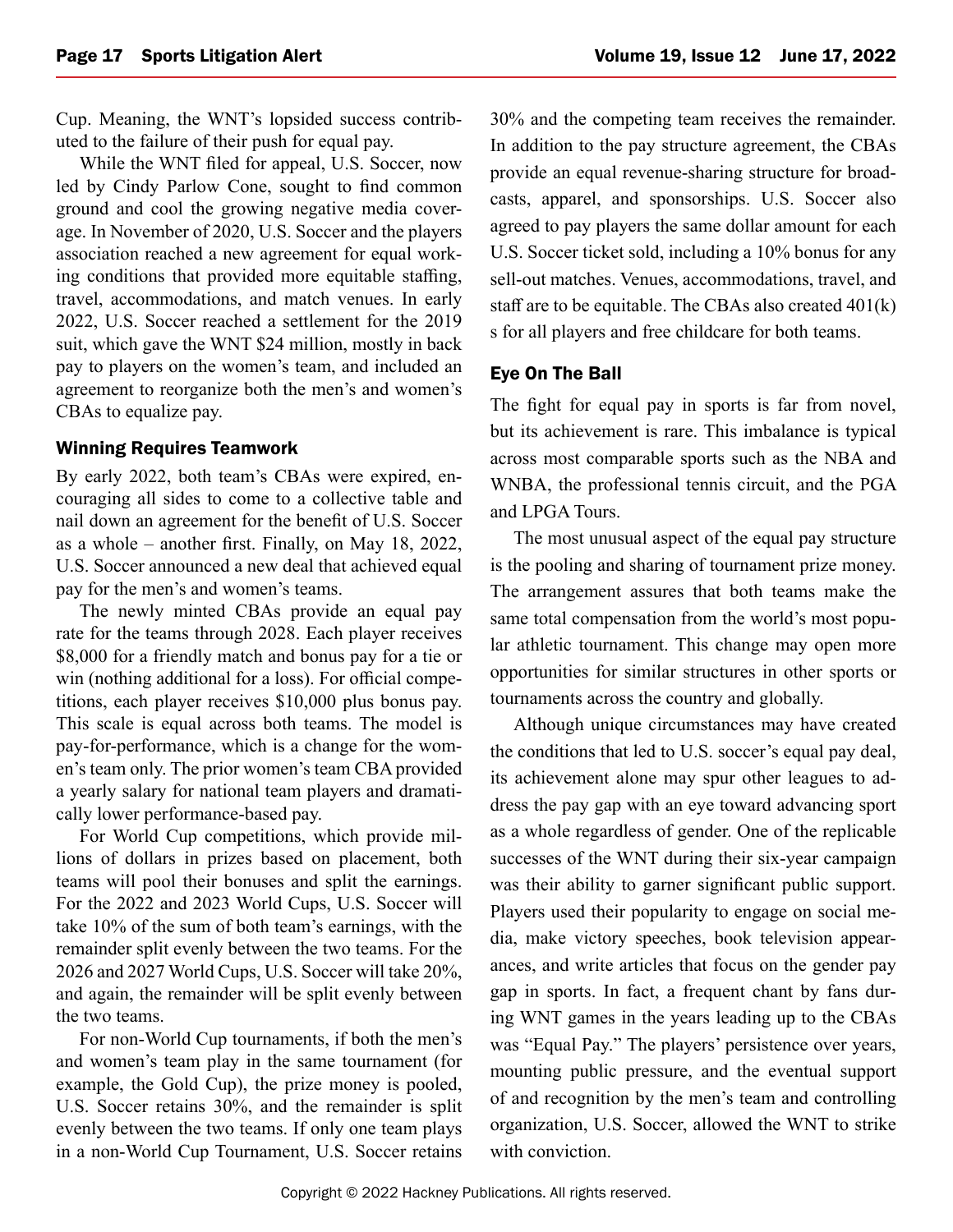<span id="page-17-0"></span>*Angela C. de Céspede is a Litigation Partner at Saul Ewing Arnstein & Lehr LLP and a leader in the firm's Sports & Entertainment and eSports & Gaming Practices and Crypto & Blockchain Task Force, and co-creator and co-host of the firm's YouTube series "Lawyers With Game," focused on all things esports, gaming, digital assets and the metaverse. Ms. de Céspedes is also a Vice-Chair of the American Bar* 



*Association's (ABA) Sports & Entertainment Industries Forum. During her elementary schools years in the 1980s, Ms. de Céspedes played soccer on an all-male team – the only option available to her at the time.*

*Heather E. Kemp is an associate in the Litigation and Sports & Entertainment Practices at Saul Ewing Arnstein & Lehr LLP. Prior to deciding to transition into the practice of law, Ms. Kemp spent almost a decade serving as a soccer coach for various women's teams at the college level. As a player, she participated in four straight NCAA DIII Women's Soccer Final Fours, winning the National Championship in 2005.*



[Return to Table of Contents](#page-0-0)

## The NFL's Houston Texans to be Named as Co-Defendant in the Watson Civil Sexual Assault Lawsuits – What It Means

#### By Dr. Robert J. Romano, JD, LLM, St. John's University, Senior Writer

**Neveland Browns and former Houston Texans** Quarterback Deshaun Watson is currently not playing offense this off-season, but is defending himself against 24 civil lawsuits and counting wherein the various plaintiffs allege that he engaged in 'coercive and lewd sexual behavior'1 when contracted to provide him with therapeutic massages.

Specifically, it is alleged that over a 17-month period spanning from the fall of 2019 through March 2021, Watson received massages from approximately sixty-six different female therapists, twenty-two of whom claim that during their session he engaged in sexual misconduct by exposing himself, coercing them to touch him in a sexual manner, touching them with his penis, or by shifting his body in a way that would force the therapist to touch his private areas. In the two other matters, the women claim that Watson's conduct rose to the level of a sexual assault, with one plaintiff alleging that Watson pressured her to perform oral sex, while the other claimed that he grabbed both her buttocks and vagina.<sup>2</sup>

Now, in an interesting development, the NFL's Houston Texans are about to become a co-defendant in the Watson civil litigation matter. Tony Buzbee, a Houston based personal injury attorney representing the women involved in the cases against Watson, announced that he will now include the franchise as a defendant after learning from both the Houston Police Department and a *New York Times* report that the team's management played an integral role in contributing to Watson's alleged loathsome and lewd behavior.

"What has become clear is that the Houston Texans organization and their contracting 'massage therapy company' facilitated Deshaun Watson's conduct. In many of these cases, the Texans provided the opportunity for this conduct to occur," Buzbee stated. "We believe the Texans organization was well aware of Watson's issues, but failed to act. They knew or certainly should have known."3

As reported by the *Times*, Watson's conduct was enabled, knowingly or not, by the Texans when members of the organization scheduled massage appointments on his behalf, provided him with hotel rooms at the Houstonian for the message sessions to take place, and, most interestingly from a legal perspective, by drafting a nondisclosure agreement (NDA) for him after one of the alleged victims threatened to expose his behavior.4

It is assumed that counsel for the 24 plaintiffs is relying on the legal concept of *'Respondeat Superior'*  as a way to include the Texans as a defendant in the lawsuit. Respondeat superior, when translated means

<sup>1</sup> https://www.nytimes.com/article/deshaun-watson-sexual-assaultlawsuit.html

<sup>2</sup> Id.

<sup>3</sup> https://abc13.com/deshaun-watson-houston-texans-sued-massagetherapists-nondisclosure-agreement/11939517/

<sup>4</sup> https://www.nytimes.com/article/deshaun-watson-sexual-assaultlawsuit.html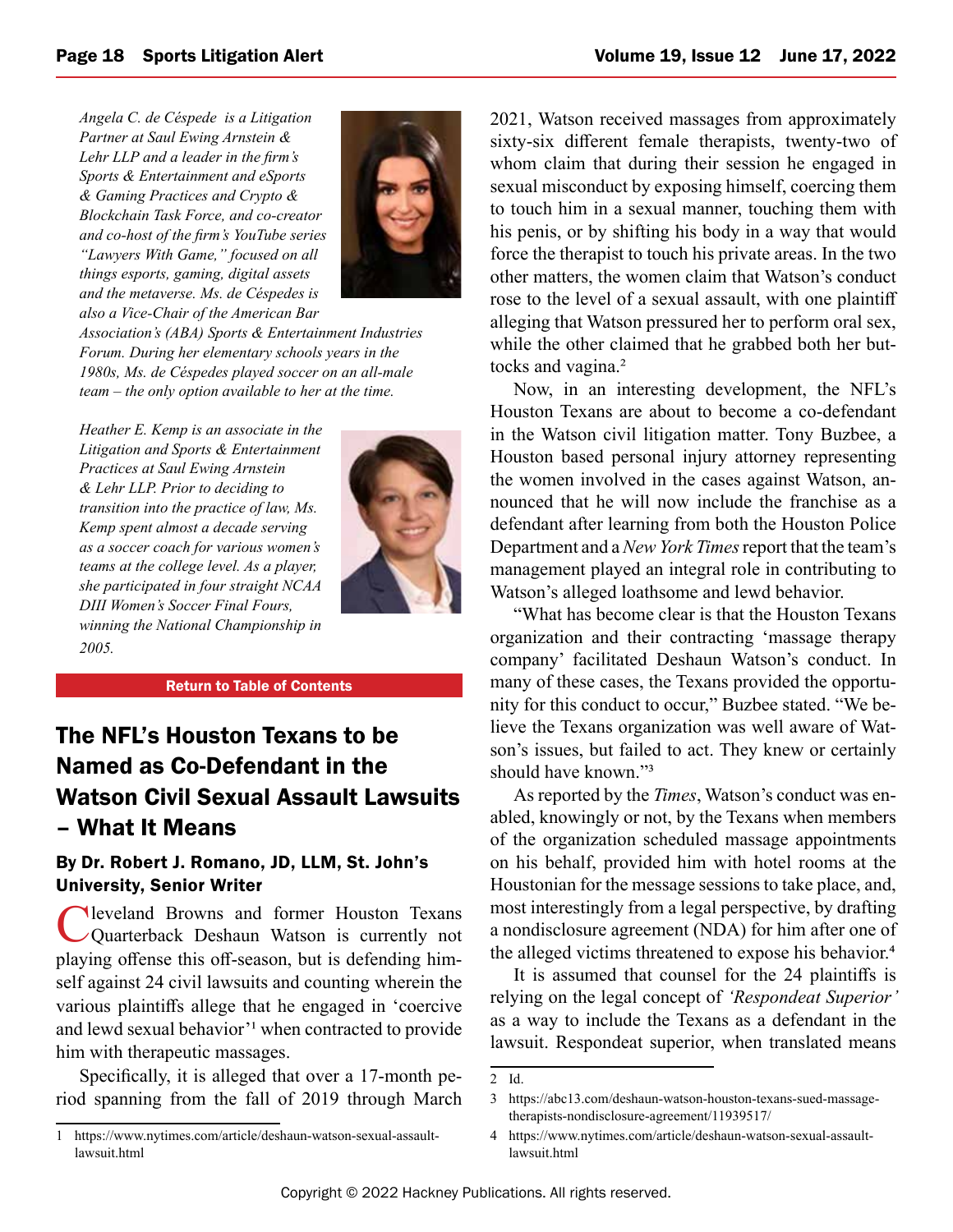<span id="page-18-0"></span>'let the superior make answer', is a legal doctrine holding an employer liable for an employee's wrongful acts committed within the scope of employment.<sup>5</sup> Therefore, an employer, in this case the Houston Texans, could possibly be liable for the acts or omissions of its employee, Watson, if his actions were within the course and scope of employment.6

In order to prevail on a respondeat superior claim, the injured plaintiffs must prove that at the time of the conduct, the employer's worker (1) falls within the legal definition of "employee" and (2) the employee was acting in the course and scope of his or her employment.7 A worker is legally considered an employee in the state of Texas when his or her employer has "the overall right to control the progress, details, and methods of operations of the work."8 In addition, an employee acts within the course and scope of his or her employment when performing tasks generally assigned to him or her in furtherance of the employer's business (a) with the employer's authority and (b) for the employer's benefit.9

The question of whether or not Watson was an employee of the Houston Texans is easily answered by the fact that the young quarterback signed a four-year, \$177.5 million contract extension before the 2020 season with the Texans organization to keep him with the Houston team at least through the 2025 season.<sup>10</sup>

The second question – whether Watson's, as described, 'coercive and lewd sexual behavior' can be considered acts or omissions within the *course and scope* of his employment with the Texans may be somewhat more difficult, but not impossible to prove. Were the 'tasks' in furtherance of the employer's business? Arguably yes – a hale and hearty, physically healthy quarterback is indeed beneficial to the Texans' business of winning football games. Were his acts under the authority of the Texans and for its benefit? The fact that, according to the New York Times, those

associated with the organization helped in providing Watson with access to the messages and that the Texans, specifically its director of security, Brent Naccara, provided him with the NDA which he began taking to appointments for the therapists to sign, may be enough to prove to a trier of fact that such acts were within the 'employer's authority and for its benefit'. In fact, Watson testified at a deposition that he began taking the NDAs to massages that same week that Naccara provided it to him, giving one to a 'woman in Manvel, who signed it, and another to a woman who said in her lawsuit that she ended the session after he suggested a sexual act. Watson told her she had to sign in order for him to pay, so she did.'<sup>11</sup>

As fans it will be interesting to watch as this civil case plays out over the next several months, if not years. But in the interim, although two state of Texas grand juries **[declined to pursue criminal charges](https://www.upi.com/Top_News/US/2022/03/12/Houston-Texans-Deshaun-Watson-no-criminal-charges/2621647123838/)** against Watson for his conduct associated with the twenty-four plaintiffs, and the Cleveland Browns thought it was prudent to trade for Watson and sign him to a guaranteed \$230 million dollar contract, isn't it time for the NFL and Commissioner Roger Goodell to step up their investigate and decide whether or not Watson's 'coercive and lewd sexual behavior' is in violation of the League's Personal Conduct Policy?

#### [Return to Table of Contents](#page-0-0)

## Marlins General Counsel Ashwin Krishnan Turns an Opportunity into a Career

Ashwin Krishnan, Vice President and General Counsel of the Miami Marlins. is an accomplished executive in the sports industry with more than a decade of extensive legal and business.

But it didn't always used to be that way.

As Krishnan tells it, he just another law student pining for a career in the sports industry when the proverbial golden opportunity came along – a summer internship with the Boston Celtics. Krishnan practically lived at the office that summer, which mad an impres $sion - a$  good one.

<sup>5</sup> Black's Law Dictionary (10th ed.).

<sup>6</sup> *Painter v. Amerimex Drilling I, Ltd.*, 561 S.W.3d 125, 128-29, 139 (Tex. 2018).

<sup>7</sup> *Painter*, 561 S.W.3d at 128-29, 131.

<sup>8</sup> *Painter*, 561 S.W.3d at 128-29, 138.

<sup>9</sup> *Painter*, 561 S.W.3d at 128-29, 138-139.

<sup>10</sup> https://www.sportingnews.com/us/nfl/news/deshaun-watson-contract-cleveland-browns-void/tmetgsmn2pzulvhl9hfk518s#:~:text= Watson%20had%20signed%20a%20four,set%20to%20begin%20 in%202022.

<sup>11</sup> https://www.nytimes.com/2022/06/07/sports/football/deshaun-watson.html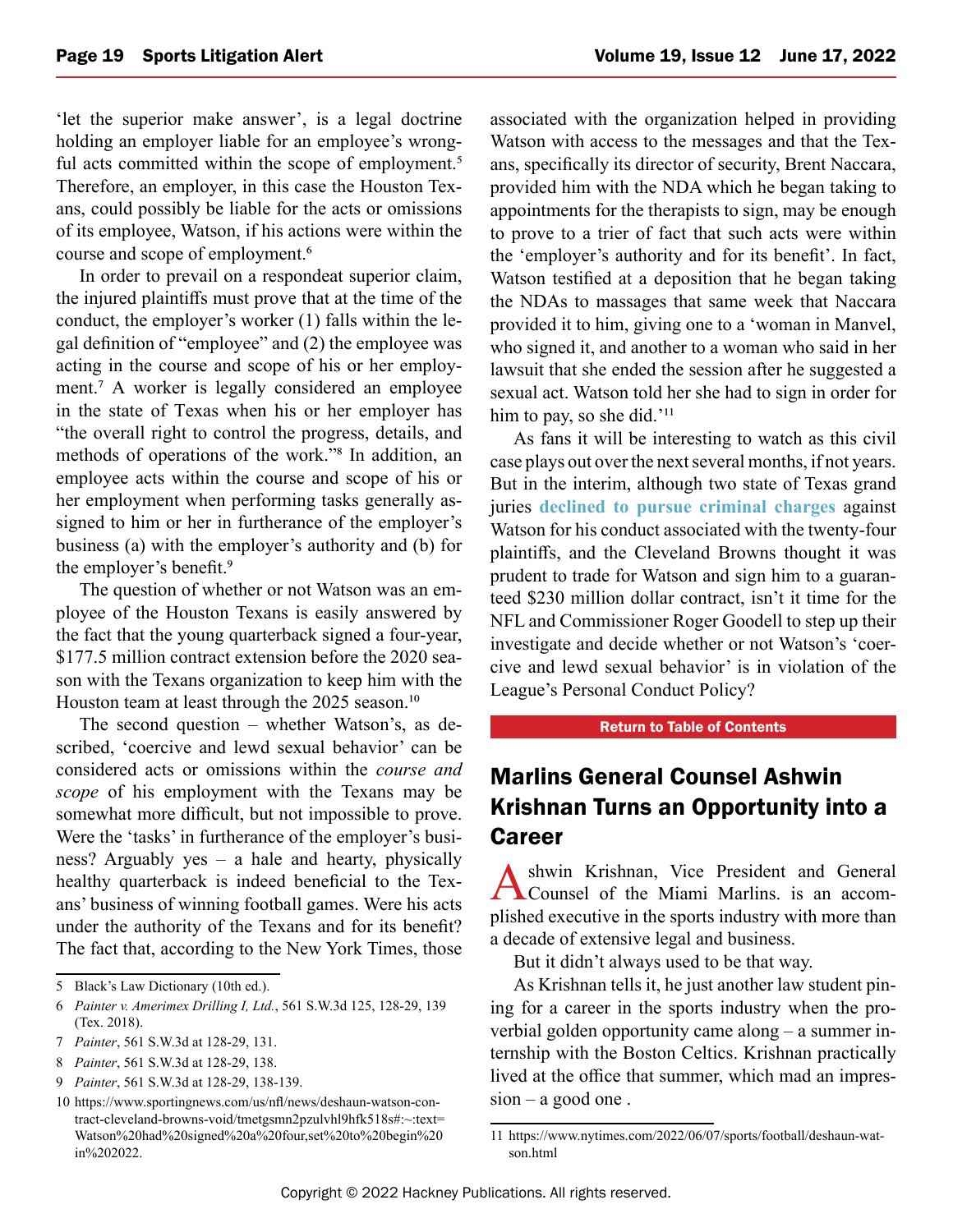Years later, Krishnan, sitting outside a Miami Beach restaurant, discussed his epic journey.

#### **Question:** *When did you know you wanted to pursue a career in sports law?*

**Answer:** It really started in law school. I had always been a huge sports fan. I knew early on that my athletic abilities would not lead to a career playing sports.

When I got to law school, I kind of fell into this sports law field. I saw there was a sports law class on campus taught by Peter Carfagna. There was also a very nascent sports law society at the time, which I became involved with. It really opened my eyes to all the legal jobs in this field, which I didn't really appreciate. Understanding that there's lawyers that work at teams, leagues, unions, agencies, sponsors, apparel companies, media rights companies, and on and on. There's this whole universe of sports lawyers

So, a light bulb went off in my head, where I said, wait a minute, "I'm really passionate about the sports field. I'm checking ESPN a hundred times a day. There's also a room for lawyers in this field. I'm passionate about being a lawyer. Maybe there's a way I can combine the two. So, I decided that I'm going to do everything I can to, to get involved in the field, whether that meant attending conferences, writing articles, speaking on panels. Etc.

#### **Q:** *What was your big break in sports law?*

**A:** My biggest break was getting an internship with the Boston Celtics as a 2L in law school. Professor Carfagna had developed a relationship with Mike Zarren, who's the general counsel there at the Celtics. Together, they created an internship program, which was just a great opportunity for a student to kind of shadow and learn on the job. Professor Carfagna had recommended a group of students for Mike to interview for a spot in his program. I was very fortunate that Mike and I connected. He selected me to be an intern in that program.

I really dove in and really embraced every opportunity. And, in fact, I would say I almost focused more on that internship, than any of my other coursework. In fact, I would bring my other textbooks to the Celtics offices and just sit there and study because I was so enthralled and enamored with being part of this team sports environment.

That was the threshold moment for me, where I said, "This is what I want to do. Let me figure out how to get into this field."

#### **Q:** *What, what do you like most about the job?*

**A:** Two things. First, I love the people. I love the fact that we're an organization, we're a team. We have so many different disciplines and specialties. From creative people to technical people to baseball people to operations people to finance people. You name it, we've got them. However, we're all United, we're all working towards one goal. I love working with so many different types of people.

The other thing I really love about it is just the uniqueness of the issues that we deal with every day. Every day I go, not knowing exactly what I'm going to be dealing with. I love the fact that every day I get challenged to think about new problems, new issues. I don't know what's coming at me, but I have to kind of figure it out. Its problem solve, or use my judgment, my intuition, and try to figure new issues out every day. I just don't know which part of the business is going be popping up that day. And I compare it kind of like a little bit to whackamole where yeah, different issues pop up and you just have to kind of put on different hats and take care of them and try to keep everything under control.

#### **Q:** *Sounds like you really have to be kind of a multitasker. You can't focus on one area?*

**A:** Absolutely. When people always ask me what the biggest challenges are with my job, I say it's the time management prioritization, because we've got so many different business units that are activating and doing things. And everybody thinks their issue is the most important and needs to be solved right away. I'm not necessarily communicating with everyone else, nor do they see my to-do list. So, for me, it's always a challenge to kind of communicate to everybody and and let them know how my priorities are driven by what's most important to the organization. For example, here are the five issues that I've been hit with. Which one do I tackle first? How long is each one going to take? How do I communicate to each person? So, every day is an exercise in prioritization and time management.

#### **Q:** *How much do you interact with GCs in other sports?*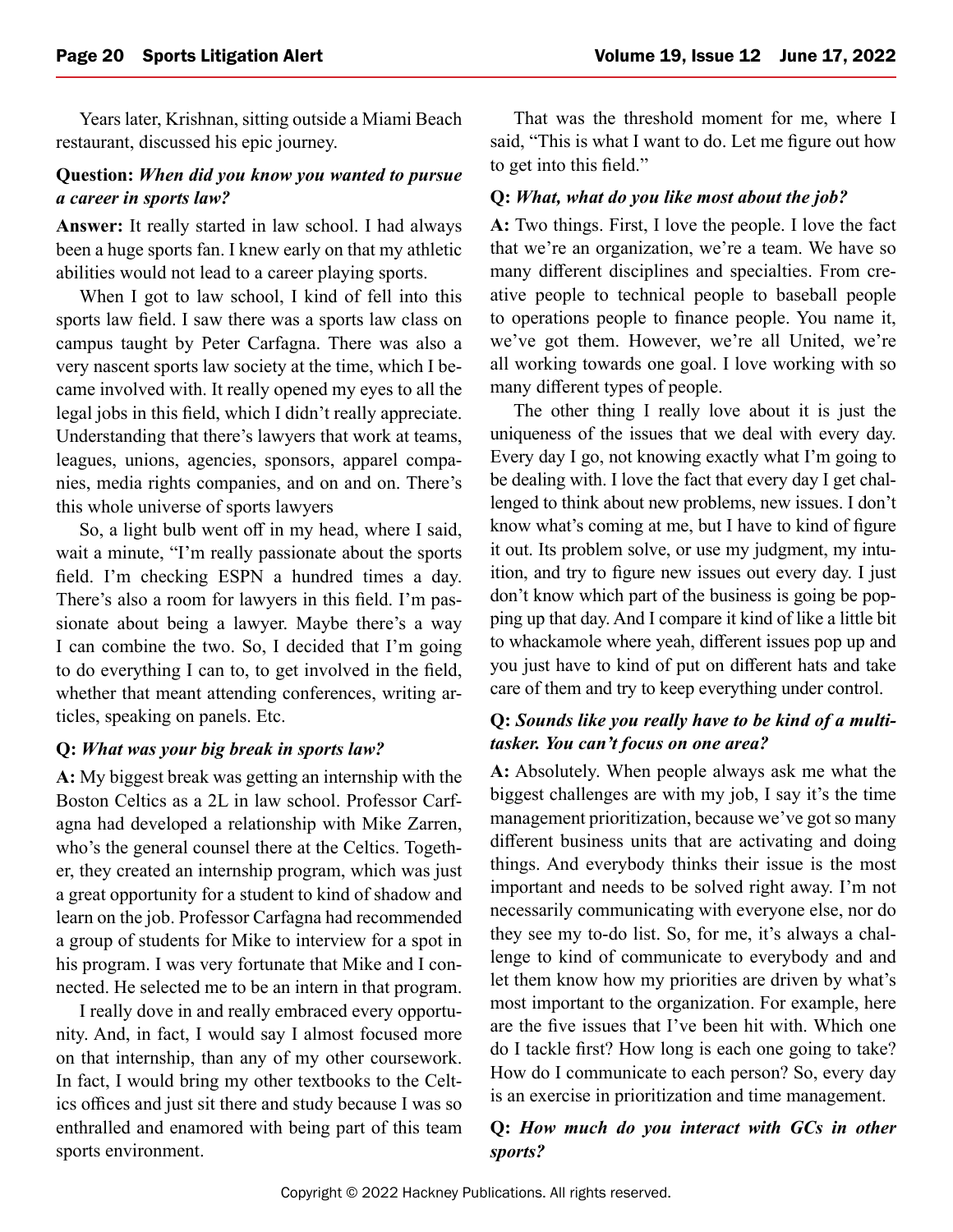<span id="page-20-0"></span>**A:** A fair amount. Our roles are fairly unique in terms of the issues we deal with from fans, vendors, ticketing, etc. We may deal with privacy laws. Or it might be IP issues that are very unique to the sports world. Living in Florida, we also have our own set of laws and everything else we need to kind of comply with and deal with. I'm very close with the legal folks, at the Dolphins, Heat, and Panthers. I can quickly call them and say, "Hey, we're facing this issue. What are you guys doing about it? Or what are your thoughts on this? Or have you explored this or? Or hey, this is a new thing that is coming, have you guys thought about it yet?

And we can have those kinds of collaborative discussions because, while we are all trying to get fans to come to our buildings, on a legal front, we're all trying to solve the same issues. And nobody wants to see anybody else go down the wrong road, where they set bad precedent for all of us, or just suffer negative consequences. I'm very grateful for that because that's usually one of the first networks that I tap into and say, "Hey guys, what are you doing about this?"

#### [Return to Table of Contents](#page-0-0)

## LEAD1 Association Examines the Risks of Legalized Sports Wagering on College Campuses

The U.S. is the only country in the world with substantial legalized sports betting on college campuses.

LEAD1 Association (LEAD1) President and CEO Tom McMillen recentyly interviewed Martin Lycka, Senior Vice President for American Regulatory Affairs & Responsible Gambling at Entain, a leading global sports betting, gaming, and interactive entertainment group, which operates in the U.S. through BetMGM, jointly owned with MGM Resorts International. The subject: legalized sports betting on college campuses.

In the U.S. today, betting on college sports is legal in more than 30 states and growing rapidly. As such, the U.S. is the only country in the world with substantial legalized sports betting on college campuses. With such activity, comes increased significant potential liabilities for colleges and universities. Other recent changes in college sports such as the NCAA relaxing its NIL rules, also underscore some of the new ways that sports betting may exist on college campuses. For these reasons, McMillen wanted to chat with Lycka to discuss some of these potential risks. Here are some of the important takeaways from the podcast episode:

- *1. There are new risks associated with the intersection between NIL and legalized sports betting.* While most state NIL laws and institutional policies on NIL prohibit college athlete NIL deals with sports betting entities, some states and institutions allow for this. According to Lycka, because of the communal nature of college campuses, information that may be relevant to betting could spread "like wildfire." College students may even unwittingly share information, like seeing an injured player walk around campus, and text that information to their friends. In addition, "fringe players," may be tempted to share inside information related to their team if they are attracting significantly fewer NIL opportunities than their star teammates.
- *2. The pervasiveness of sports betting advertisements could also lead to risks.* The NCAA Division I Interpretations Committee recently provided guidance that schools and conferences can sign deals with data companies that sell that information to sportsbooks. The Mid Atlantic Conference recently announced such an agreement with Genius Sports, and athletics departments, such as LSU and Maryland, both recently agreed to partnerships with sportsbooks. More and more college sports entities will likely follow suit. Accordingly, if sports betting becomes more of an accepted normality, the possibility for a scandal(s) may increase. There are also concerns that in-play betting, or prop bets, could lead to irresponsible betting.
- *3. Lycka believes that certain safeguards can mitigate these risks, including:* (1) providing education on college campuses about responsible betting and explaining how betting works (which could reduce some of the temptations to bet and/or get involved in illicit betting activities); (2) constantly monitoring games through sophisticated sports integrity teams who can red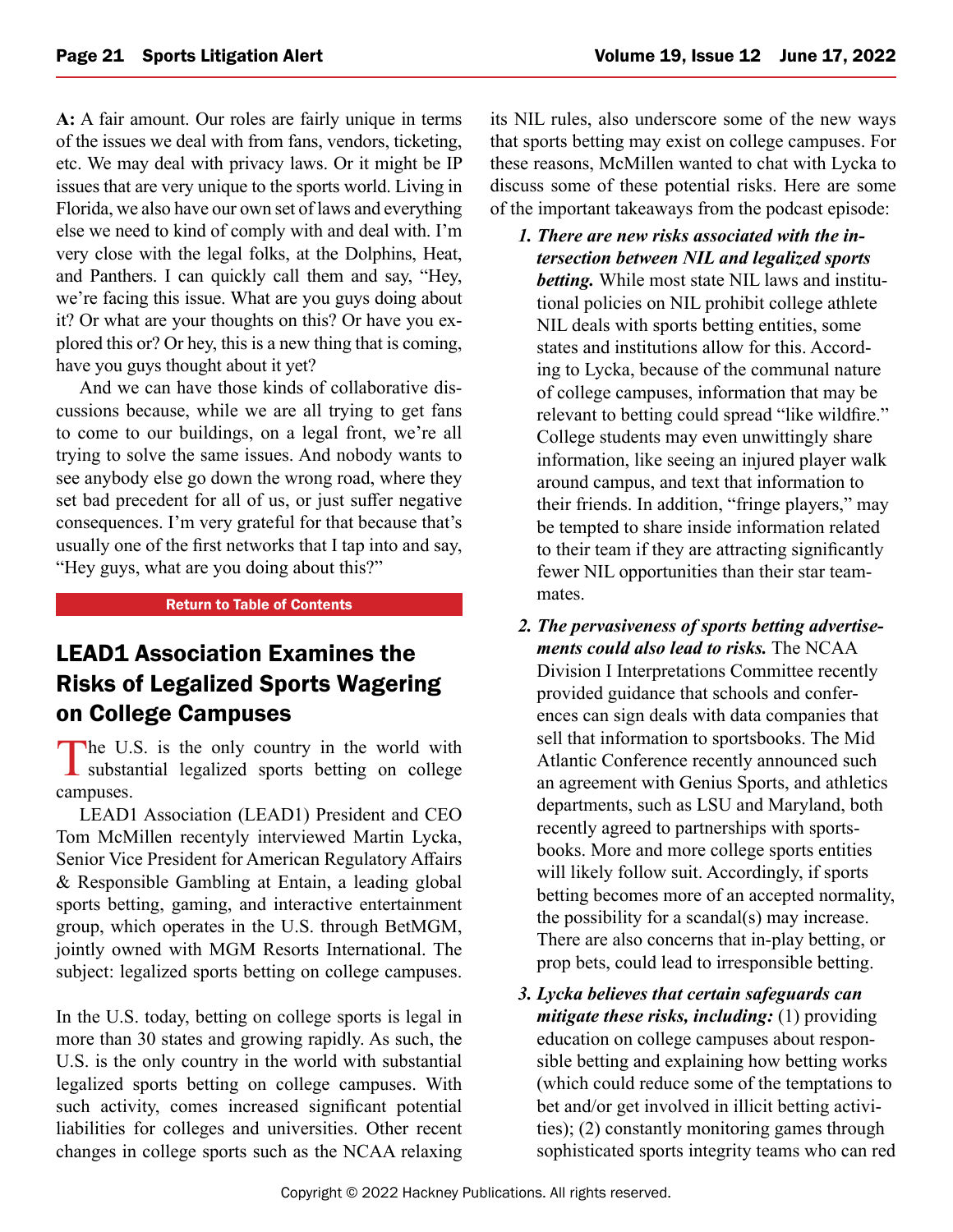<span id="page-21-0"></span>flag suspicious behavior, and (3) enforcing rules that prohibit minors from betting.

*More in the podcast episode can be found on sports wagering implications for college sports, including on esports betting.*

The LEAD1 Angle can be found on the following platforms:

- **Apple Podcasts [HERE](https://lead1association.us19.list-manage.com/track/click?u=0d0430b0856fd40808d7fef1d&id=3d9b6ab7f9&e=2ea0bfb7d6)**
- **Spotify [HERE](https://lead1association.us19.list-manage.com/track/click?u=0d0430b0856fd40808d7fef1d&id=ef6b172b22&e=2ea0bfb7d6)**
- **LEAD1 Association Website (Episode 21 Page) [HERE](https://lead1association.us19.list-manage.com/track/click?u=0d0430b0856fd40808d7fef1d&id=044e20da7e&e=2ea0bfb7d6)**
- **LEAD1 Association Website (Episode Archive) [HERE](https://lead1association.us19.list-manage.com/track/click?u=0d0430b0856fd40808d7fef1d&id=4bca7d2afd&e=2ea0bfb7d6)**

#### [Return to Table of Contents](#page-0-0)

## Another Lawsuit Filed Involving Loot Boxes, This One Against Take-Two Interactive Software Inc.

#### By Carmen Palumbo, GW Law 2L

*(Editor's Note: The following appears in Esports and the Law, a periodical produced by Hackney Publications.)*

Take-Two Interactive Software Inc., the parent com-<br>pany of 2K sports, is facing a class-action lawsuit over the sale of loot boxes in its high-grossing game NBA 2. An Illinois minor and her guardian filed the suit on January 11, 2022, seeking \$5 million dollars in relief citing, "Defendant's unfair, deceptive, and unlawful practices, including illegal gambling practices, deceive, mislead, and harm consumers."<sup>12</sup>

The plaintiff is not alone in feeling deceived by the hidden microtransactions embedded in the game. Earlier this year California parents filed two separate lawsuits against Apple and Google for their role in promoting the use of loot boxes<sup>13</sup>. The parents asserted that loot boxes were a form of illegal gambling, and that Apple and Google should be held responsible for the part they played in promoting the sale to children. Apple was sued for working with app developers to publish games containing loot boxes in their app store. Apple's role was driven by an incentive paid on a percentage of all in-game transactions. Google was sued for strategically marketing games containing loot boxes. They too were paid based on a percentage of all in-game transactions. The lawsuits ended in favor of both Apple and Google after the courts concluded that: "Loot Box prizes are not things of value under California gambling laws, and absent any case law holding to the contrary, the Court concludes that Loot Boxes are not illegal slot machines under California law."14

The California parents, like the Illinois parents' herein have similar goals in mind, to protect their children and pocketbooks from excessive in-game microtransactions. In this recent matter, the NBA 2K game costs \$59.99, as a with endless microtransactions that allow the gamer to make additional in-game currency purchases which unlocks players, upgrades a player's skill level, and allows access to unique clothing. Although players have a chance to earn this in-game currency as they master the game, achieving this skill level is difficult and time consuming. Thus, most players resort to using cash to access these special offerings. One such offer is the popular loot box. Loot boxes are mystery boxes of random clothing and skills<sup>15</sup>. The odds that an individual receives a "good" loot box are hidden, making the appeal or lure to buy the box, again and again, even more enticing<sup>16</sup>.

Purchases of loot boxes are made through a credit card the player attaches upon installation of the game. This connection allows for purchases of in-game

**[https://www.wsgr.com/en/insights/recent-rulings-suggest-defendant](https://www.wsgr.com/en/insights/recent-rulings-suggest-defendant-wins-in-loot-box-cases-are-common-appeals)[wins-in-loot-box-cases-are-common-appeals](https://www.wsgr.com/en/insights/recent-rulings-suggest-defendant-wins-in-loot-box-cases-are-common-appeals)**

- 14 *Coffee v. Google LLC*, No. 20-cv-03901-BLF, 2022 U.S. Dist. LEXIS 4791, at \*40-41 (N.D. Cal. Jan. 10, 2022).
- 15 Loot boxes linked to problem gambling in new research, BBC News (2021), https://www.bbc.com/news/technology-56614281 (last visited May 31, 2022).
- 16 Loot boxes linked to problem gambling in new research, BBC News (2021), https://www.bbc.com/news/technology-56614281 (last visited May 31, 2022).

<sup>12</sup> Cecilia D'Anastasio, Take-Two Faces Lawsuit Over Controversial 'Loot Boxes' in NBA 2K Bloomberg.com, https://www.bloomberg. com/news/articles/2022-03-03/take-two-faces-lawsuit-over-controversial-loot-boxes-in-nba-2k (last visited May 31, 2022).

<sup>13</sup> Recent rulings suggest defendant wins in loot box cases are common, appeals all pending, Wilson

SonsiniGoodrich & Rosati Professional Corporation Home Page–Palo Alto, Silicon Valley, San

Francisco, New York, Seattle, San Diego, Washington, D.C., Shanghai, Hong Kong, Brussels – Recent

Rulings Suggest Defendant Wins in Loot Box Cases Are Common, Appeals All Pending,

all-pending.html#6 (last visited Jun 4, 2022).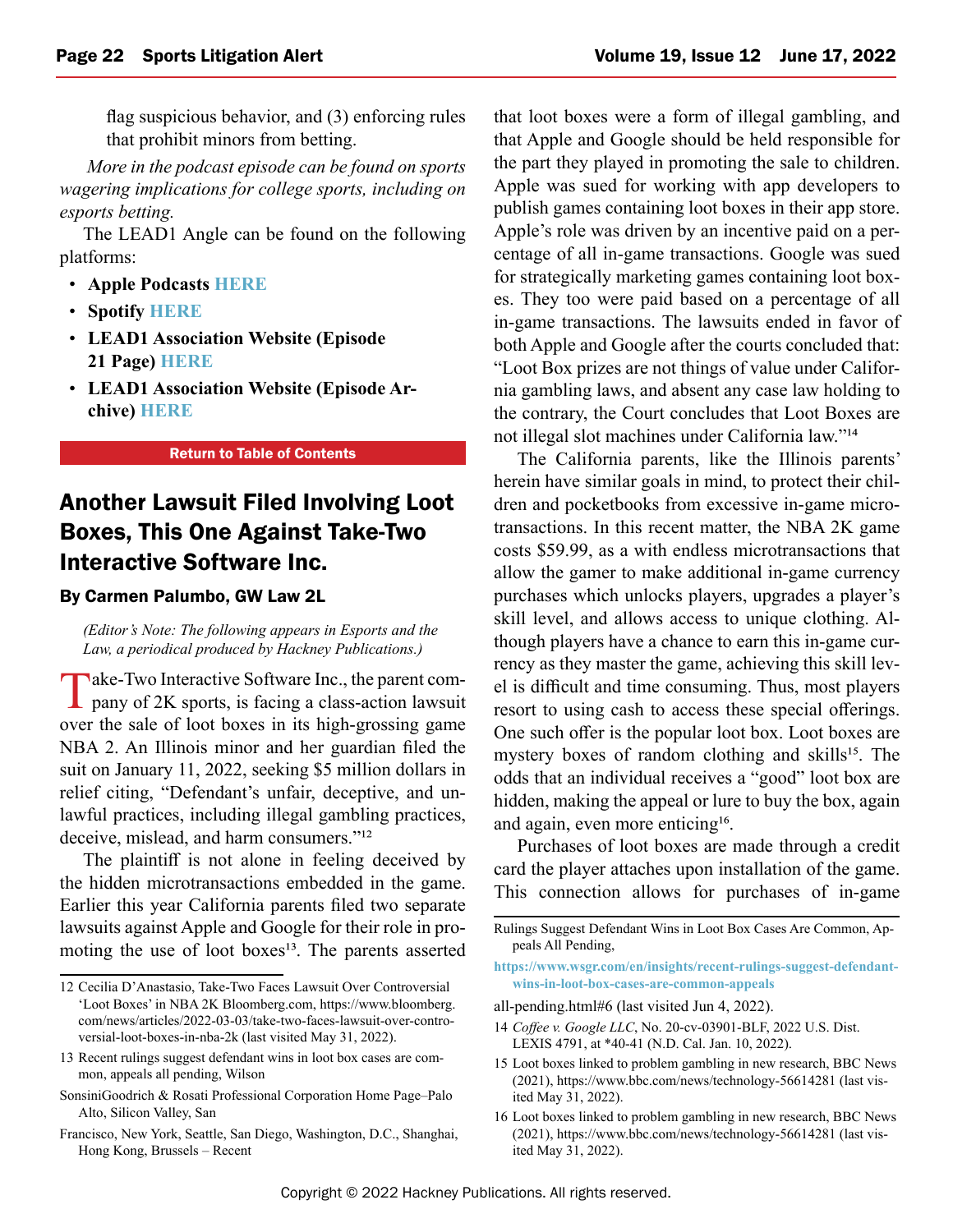<span id="page-22-0"></span>currency with just a few clicks. The suit asserts that this effortless process leaves minors, "psychologically distant" from the real-life implications of the purchase<sup>17</sup>. Furthermore, the purchases are non-refundable, arguably leaving the actions of minors, caught up in the game, irreversible. The suit argues that these unmonitored, in-game purchases leave the parent or owner of the credit card liable for hefty bills and negatively impact the disposition of the minor. Furthermore, the claim raises a comparison between the appeal of a loot box purchase, such as luck and reward and its similarities to gambling. In sum, the possibility of getting rare or lucrative game materials becomes a contest of its own, tempting minors to buy more loot boxes without a consideration for the real-life cost. Proving that NBA 2K stands to benefit from the deceit and temptation of minors is the crux of the case.

There are two common arguments gaming companies put forth in favor of loot boxes. First, they 'enhance' game play. They allow someone who is not as skilled as other players or who lacks the time required to master the game, to acquire them through purchases. Second, it's a revenue source for game developers. According to many reports loot boxes will account for over 20 billion dollars in sales by 202518.

Although these defenses have protected the game publishers, to date, Belgium has decided to take the lead on this matter and protect their youth. In 2018, they ruled that loot boxes were analogous to gambling and would be banned from all games<sup>19</sup>. Following suit, the Netherlands ruled the same and forced all gaming manufacturers to remove all mechanics (like loot boxes) from the games. As for the U.S., in 2019, Senator Josh Hawley proposed a bill banning the sale of loot boxes to minors stating, "Social media and video games prey on user addiction, siphoning our kids' attention

from the real world and extracting profits from fostering compulsive habits"<sup>20</sup>. Furthermore, "...when kids play games designed for adults, they should be walled off from compulsive microtransactions. Game developers who knowingly exploit children should face legal consequences".21 Although this bill seemed to gain traction with both sides of congress and parents across the country, it has not passed the introductory stage. If the class action is won by the Illinois parent, it could pave the way for legislation against similar mechanisms in games to finally move forward.

#### [Return to Table of Contents](#page-0-0)

## Sports Lawyer Moira O'Connor Discusses Her Experience as Director of Operations at Soldier Field

It wasn't long after we reached out to Moira O'Connor,<br>then Director of Operations at Soldier Field, that she I twasn't long after we reached out to Moira O'Connor, switched jobs.

Thomas has a legal background, which is why we sought her out for an interview feature about her experience with sports facilities.

Fortunately for her, that same legal background opened the door to an attorney at law at Taft Stettinius & Hollister LLP, a law firm out of the Midwest. After nine years on the facilities side, the opportunity to practice law with more regularity was too good to pass up.

Nevertheless, we were still interested in what she had learned, given her unique perspective. What follows is her interview.

#### *Question: What were your job responsibilities as Director of Operations at Soldier Field?*

<sup>17</sup> Cecilia D'Anastasio, Take-Two Faces Lawsuit Over Controversial 'Loot Boxes' in NBA 2K Bloomberg.com, https://www.bloomberg. com/news/articles/2022-03-03/take-two-faces-lawsuit-over-controversial-loot-boxes-in-nba-2k (last visited May 31, 2022).

<sup>18</sup> Matt Gardner, The gaming industry's Loot Box problem is about to get worse Forbes (2021), https://www.forbes.com/sites/mattgardner1/2021/03/11/the-gaming-industrys-loot-box-problem-is-goingto-get-worse/?sh=68aa5ff94425 (last visited May 31, 2022).

<sup>19</sup> Cecilia D'Anastasio, Take-Two Faces Lawsuit Over Controversial 'Loot Boxes' in NBA 2K Bloomberg.com, https://www.bloomberg. com/news/articles/2022-03-03/take-two-faces-lawsuit-over-controversial-loot-boxes-in-nba-2k (last visited May 31, 2022).

<sup>20</sup> Senator Hawley to introduce legislation banning manipulative video game features aimed at children, Senator Josh Hawley (2019), https://www.hawley.senate.gov/senator-hawley-introducelegislation-banning-manipulative-video-game-features-aimedchildren#:~:text=Senator%20Josh%20Hawley%2C%20a%20 fierce,by%20the%20video%20game%20industry. (last visited May 31, 2022).

<sup>21</sup> Senator Hawley to introduce legislation banning manipulative video game features aimed at children, Senator Josh Hawley (2019), https://www.hawley.senate.gov/senator-hawley-introducelegislation-banning-manipulative-video-game-features-aimedchildren#:~:text=Senator%20Josh%20Hawley%2C%20a%20 fierce,by%20the%20video%20game%20industry. (last visited May 31, 2022).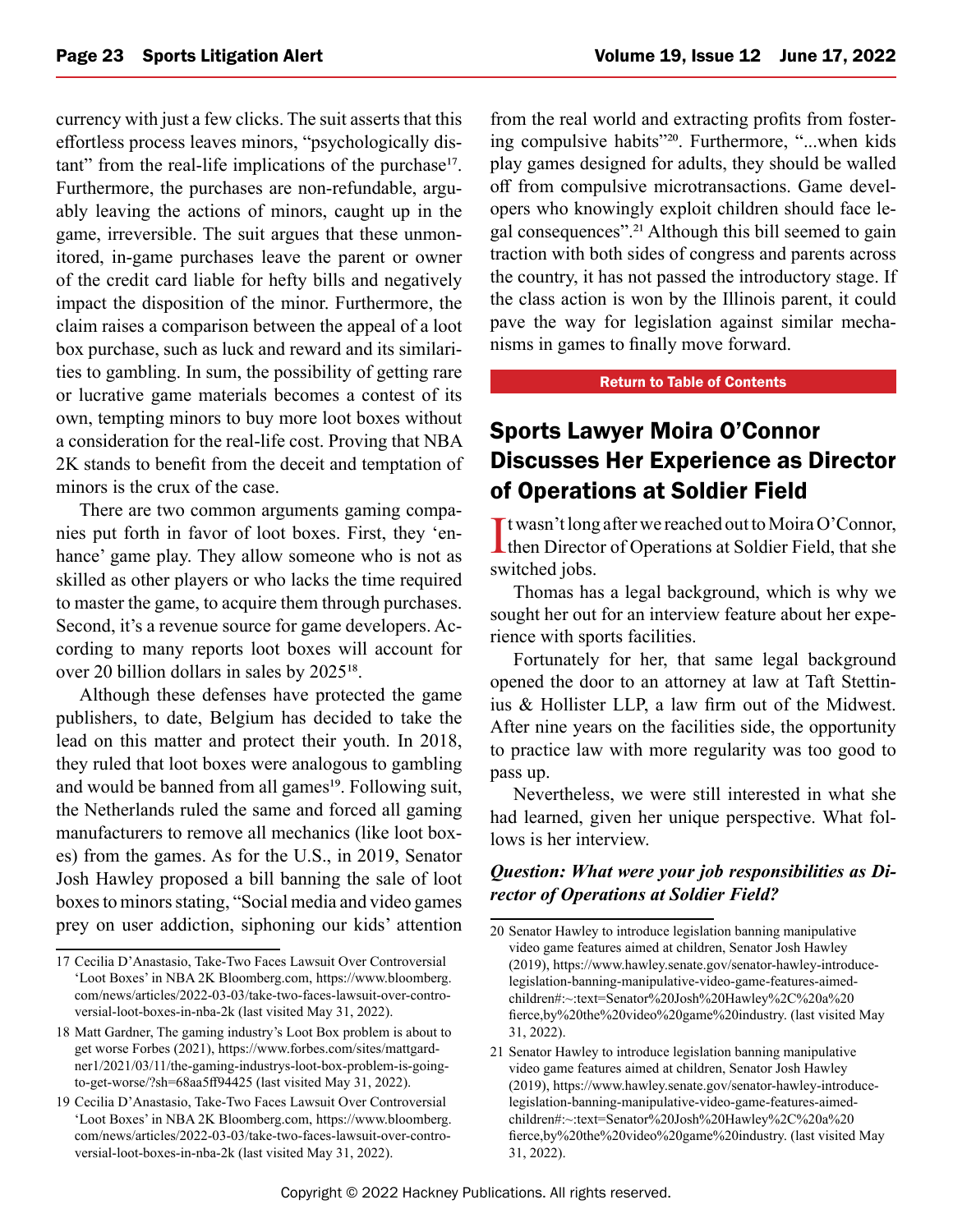<span id="page-23-0"></span>**Answer:** As the Director of Operations at Soldier Field I oversaw: Major events; Capital improvement projects; repair and maintenance; facility services/cleaning services; trades; laborers; building systems; grounds maintenance; and subcontractor contracts. Under our management umbrella at Soldier Field, we also managed specialized sport complexes for the Chicago Park District including (3) indoor ice rinks; indoor and outdoor synthetic turf fields; a gymnastics facility; a youth baseball stadium; and a NCAA/Professional rated Hydraulic indoor track and field facility. I oversaw the operations side of those facilities as well.

#### *Q: How did being a lawyer help you in that role?*

**A:** I did four years of law school at night (graduating from the University of Illinois Chicago School of Law in 2017), while working full time for ASM Global. My first role was manager of one of the ice rinks and then two years as the Director of Operations at Soldier Field. From a practical perspective, time management was the most important part of my schedule. Being able to give 100 percent to work and then go to school after work and do the same wouldn't have been as achievable had I not been able to manage my time correctly.

From a personal perspective, being a younger female in an operations role at an NFL stadium people are quick to discount you and the knowledge you bring into the roll, it provided a level of credibility that I don't think would have been afforded to me if I was not in law school and then subsequently a lawyer.

Most importantly being a lawyer, and even when I was just a law student, it brings a completely different perspective and way of thinking into a stadium operator space. Risk Management and mitigation is always at the forefront of your mind when addressing certain issues. It also was incredibly helpful to have a legal writing background when it came to documentation for the stadium and policy writing- having my law degree played a major role in Soldier Field being able to successfully apply for Safety Act Certification/Designation "in-house", something that was unheard of at the time.

#### *Q: What were the most pressing legal or risk management issues the last few years?*

**A:** Not to state the obvious, but Covid was the biggest risk management/mitigation issue faced the past couple of years. Whether it was writing the protocols for cleaning, stadium entry for staff during quarantine as the stadium still needed to be maintained, to working hand in hand with the team and concessions to plan for a safe stadium re-opening for fans to return. I think any stadium operator at the time can attest that the landscape changed by the day leading up to and during the past couple of seasons regarding protocols. Having my legal background, I was able to not only help write the plans from a legal and operational perspective, but also oversaw the compliance. Having a plan is only as good as its implementation and being able to oversee both sides was directly correlated to my background.

#### *Q: Why did you leave to join a firm?*

**A:** Strangely enough, outside of not working football on Sundays, my day-to-day job with the law firm feels really familiar to me. I do Safety Act applications, minority/women owned business certifications and all of the auditing/compliance that comes with that throughout the country and government relations/strategies. For me I felt if I ever wanted to come back into the sports world or stadium operations world I want to come back and make an impact and really have a seat at whatever table it may be in the future. I felt that at the end of the day, in order to do return I would need to lean more into my legal side and gain that experience to really round out my skill set.

#### [Return to Table of Contents](#page-0-0)

## BAC Sanctions Athlete Vinod Kumar for Two Years for Intentional Misrepresentation

The Board of Appeal of Classification (BAC) has sanctioned India's Para athletics athlete Vinod Kumar to a period of two years' ineligibility for the disciplinary offence of Intentional Misrepresentation.

World Para Athletics commenced disciplinary proceedings with the BAC after Kumar intentionally misrepresented his abilities when he presented for classification at the Tokyo 2020 Paralympic Games. The athlete was observed performing several movements and functions in competition which were not consistent with his performance during the physical and technical aspects of classification.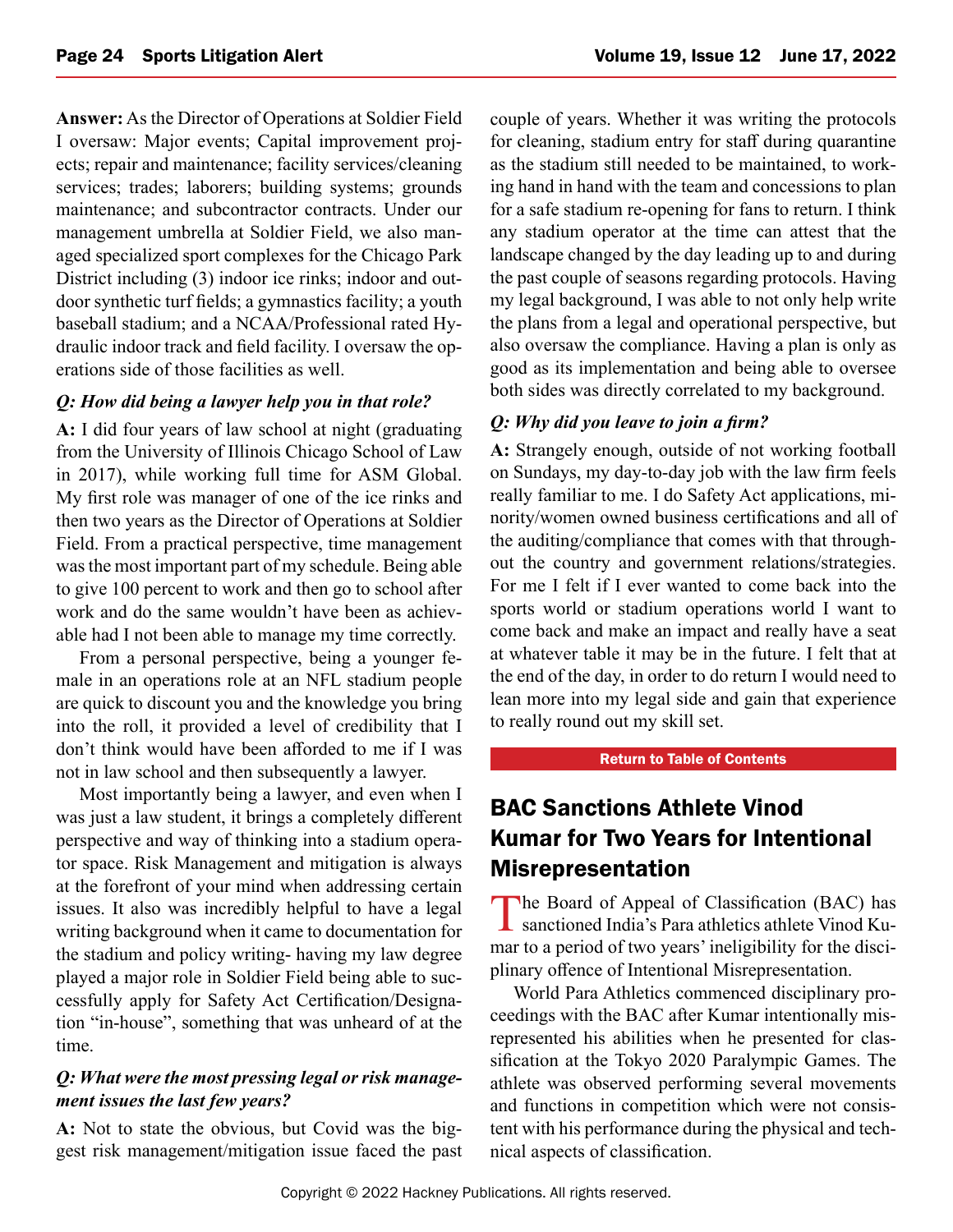<span id="page-24-0"></span>Under the World Para Athletics Classification Rules and Regulations, it is a disciplinary offence for an athlete to intentionally misrepresent their skills or abilities and/or the degree or nature of their impairment. It is also a disciplinary offence for any athlete support person to assist, conceal or be complicit in any Intentional Misrepresentation by an athlete.

As a result of the disciplinary offence, the athlete will be ineligible to compete in Para athletics competition until August 2023. The results which the athlete obtained in competition at the Tokyo 2020 Paralympic Games have been disqualified.

Christian Holtz, Managing Director of World Para Sports, said: "Intentional Misrepresentation is a very serious offence and athletes are required to give their best effort when presenting to a classification panel. The classification system is crucial to ensure fair competition and this case shows how committed World Para Athletics is to protect the integrity of the sport."

Each athlete is responsible for being knowledgeable of and complying with all the terms of the World Para Athletics Classification Rules and Regulations and for participating in athlete evaluation in good faith.

The BAC is an independent body that considers, and when appropriate, conducts hearings regarding classification appeals in Para athletics, among other sports. It also has jurisdiction over the resolution of disputes that involve allegations of Intentional Misrepresentation in some sports, including Para athletics.

#### [Return to Table of Contents](#page-0-0)

## New Study Investigates What is the Matter with White Matter in Student Athletes' Traumatic Brain Injuries

#### By Gina McKlveen

A recent study published by the American Journal<br>
of Neuroradiology last month, revealed the ramifications of traumatic brain injuries for college athletes who not only experience sports-related concussions, but repetitive head injuries as well.

The authors of the study, Chung, Chen, Li, Wang, and Lui, titled "Investigating Brain White Matter in Football Players with and without Concussion Using a Biophysical Model from Multishell Diffusion MRI" began with the hypothesis that there may be subtle but significant changes in white matter microstructural damage due to sports-related concussions (SRC) and repetitive head injuries (RHI) exposure that could be detectable with advanced medical diffusion imaging. White matter, simply explained, is brain tissue located deep inside the brain that is composed of nerve fibers, also called axons, which are part of the brain's nerve cells, or neurons. The name "white matter" is derived from the tissues' white color which is caused by a myelin, a layer of the brain that aids in rate of speed for sending signals and electrical impulses quickly between neurons so that the brain can receive and respond to messages.

For these reasons, white matter plays an important part in brain functioning, as it effects internal body communications and the brain's learning ability, which is why any damage or deterioration to this area of the brain can have traumatic, even potentially lifelong, neurological impacts. Based on these growing concerns, especially around the risks posed to young, sometimes still developing minds, like those of student-athletes, associated with sports-related concussions and repetitive head injuries customary in most contact sports, this report investigated the key differences between collegiate football players, specifically, with and without sports induced head injuries.

To begin the research investigation, the authors collected and studied 78 collegiate level athletes, all males around the age of 19 years-old, with 24 being college football players that experienced a sports-related concussion within 48 hours, 26 being college football players that faced repetitive head injuries but lacked a history of any sports-related concussion during the study, and finally 28 being non-contact-sport athletes who played baseball, cross country, and a field event and served as a control group throughout the study. The results of the 24 student-athletes with sports-related concussions were analyzed in more detail, studying the longitudinal recovery trajectories across four different time points. First, student-athletes with sports-related concussions were observed in the 24 to 48 hours after the initial injury. Second was the asymptotic stage, in which student-athletes with sports-related concussions that were observed after passing an initial clearance and return-to-play protocol. Third, student-athletes with sports-related concussions were observed seven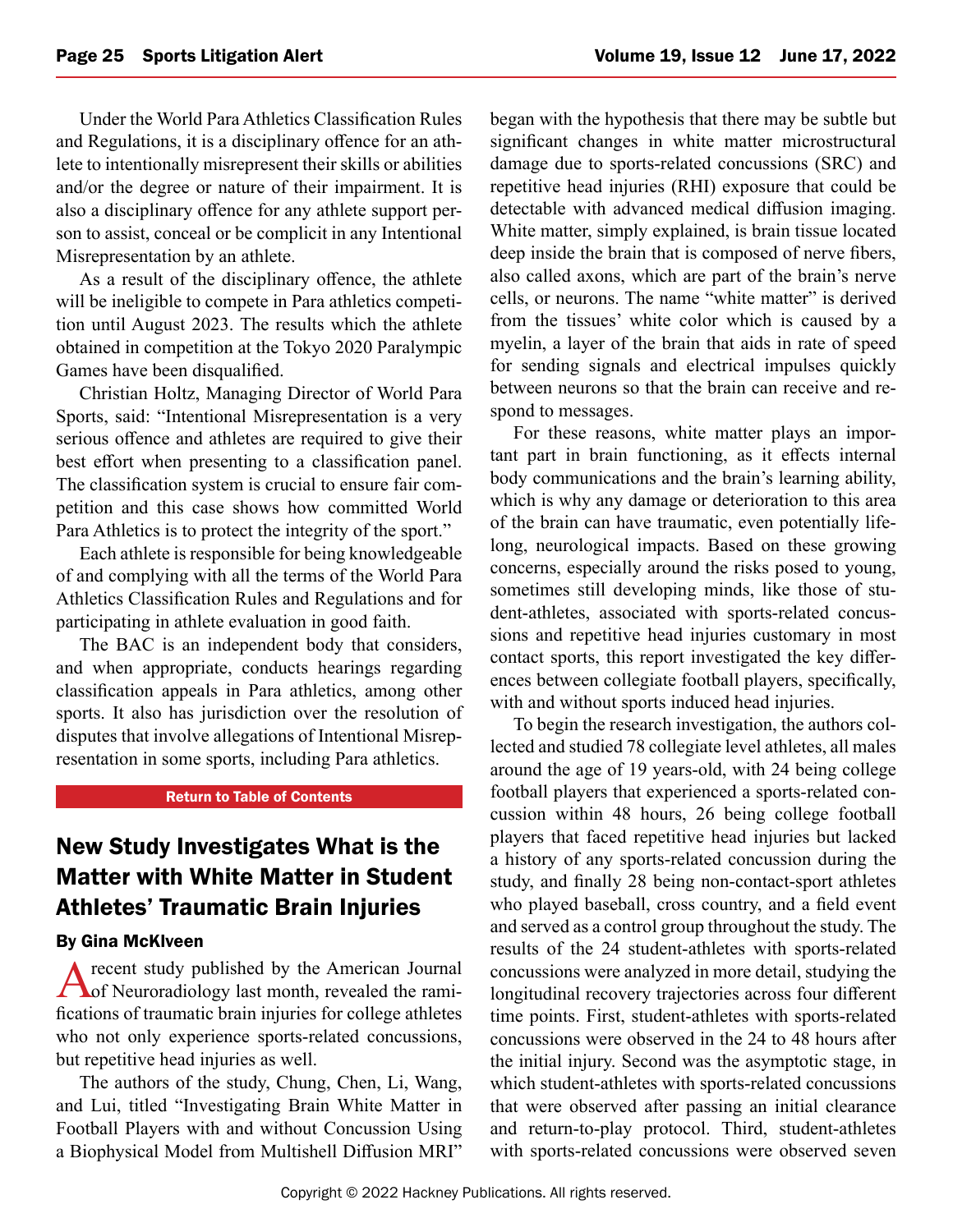days post-concussion following unrestricted return-toplay and finally, the fourth time point observation occurred six months after the initial injury. For comparison purposes, the 28 student-athlete non-contact-sport control group and the 26 student-athletes subjected to repetitive head injuries were also observed at the same time intervals that matched the sports-related concussion group. All studies and participants were conducted over the 2016 to 2018 football seasons.

The data collected on the student-athlete participants in the study was obtained using magnetic resonance imaging (MRI) scanner technology and diffusion image processing. After scanning the student-athletes brains and capturing the diffusion images, the authors used Tract-Based Spatial Statistics (TBSS) a sophisticated set of tools used to analyze the voxelwise—or whole-brain—diffusion data to capture the statistics and maps to track the presence white matter metrics. "For TBSS, statistical tests were conducted with 5,000 permutations to identify statistically significant effects among [the] groups." Once the data was collected, "post hoc sub-analyses were performed in an attempt to separate the effects of SRC from RHI. Specifically, the corpus callosum (CC) was studied to understand the temporal evolution of the SRC changes."

One of the most notable results of the data collection of this study was that the TBSS analysis revealed a "diffusely higher" axial kurtosis, meaning the directional measure related to the normal distribution, in athletes that experienced a sports-related concussion compared to the control group at the first time point. Moreover, similar differences in axial kurtosis were found between the control group and the student-athletes that experienced repetitive head impacts. The authors propose that "[These] findings suggest that some of the diffuse measurable microstructural changes observed in the SRC group may related not to [a] sportsrelated concussion, but to a background of exposure to repeat subconcussive head impacts." In fact, "[s]imilar changes of kurtosis have been reported in nonconcussed young football players with cumulative head impact exposure."

Then, when the authors took a step back and observed the data collected over each of the four different time points established throughout the study, they found that the affected white matter regions of the brains of student-athletes that experienced sports-related concussions in comparison with the non-contact sport control group decreased across the time points, "suggesting partial recovery of microstructural changes during the study period." Yet, what was most interesting to the authors revealed by the data was that "persistent higher [axial kurtosis] in the SRC group was observed compared with the non-contactsport controls mainly in the [corpus callosum] on [the] 6-month follow up scans, suggesting longer-term persistence of microstructural changes associated with SRC," which means that the damage to the brain from sports-related concussions can have lasting ramifications for student-athletes.

Finally, focusing on the student-athletes with repetitive head injuries, who unlike the student-athletes with sports-related concussions which were taken out of active play, experienced repetitive head injuries over the course of the study, the authors "persistently observed across all time points compared with the non-contact sport controls" increasing and higher axial kurtosis. For emphasis, the authors add, "[w]hile similar findings were present at the initial time point in the SRC group, these were no longer present at later time points after a recuperation period without RHI exposure, suggesting that at least some of the white matter microstructural changes associated with RHI exposure may be reversible early on." In other words, the study found that repeated hits to the head can do increasing damage to white matter in the brain if subjected to those kinds of injuries over an extended length of time without any significant recovery period.

The study did also acknowledge some of its limitations such as the fact that the time points were established by clinical status instead of predefined followup intervals, that the small sample size of 78 student athletes may have explained some changes in diffusivity which other studies have shown, or that TBSS methods are sensitive to maximal deviations in diffusion metrics. But the authors of this study ultimately concluded, "[t]here are differences not only in concussed football athletes but also in nonconcussed football athletes compared with non-contact-sport control athletes in terms of microstructure measures. These findings reinforce previous work showing that corpus callosum is specifically implicated in football athletes with SRC and also suggest this to be true for football athletes with RHI." Only further study will be able to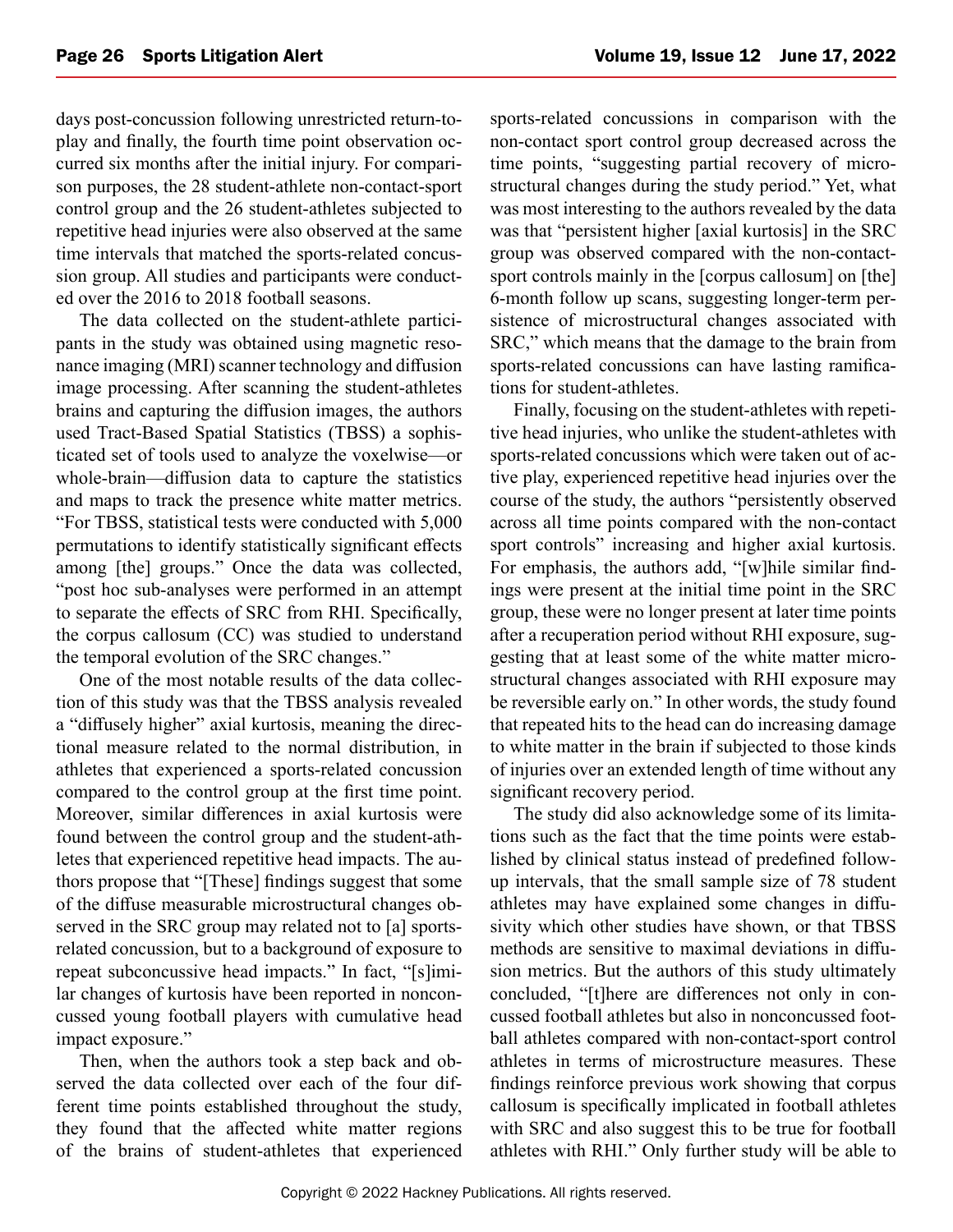<span id="page-26-0"></span>reveal what is the matter when it comes to repetitive head injuries and the effect of lost white matter over time on student-athletes who have been impacted by these types of injuries and concussions that clearly have significant traumatic neurological repercussions.

The results of this study added to findings published previously from a larger sample population conducted by the National Collegiate Athletic Association-Department of Defense Concussion Assessment, Research and Education (CARE) Consortium study. The work of this study was supported by the National Institutes of Health, the Department of Defense, and the Leon Lowenstein Foundation.

#### [Return to Table of Contents](#page-0-0)

## NCAA-DOD Grand Alliance Conference Provides Updates on Concussion Research

#### By Justin Whitaker

The fifth annual NCAA-Department of Defense Grand Alliance Concussion Conference, presented virtually April 21, featured concussion experts and researchers sharing preliminary and recently published data.

The conference, titled "A New Era of Scientific Collaboration," was hosted by the NCAA Sport Science Institute and U.S. Department of Defense, in partnership with the Atlantic Coast Conference and the University of North Carolina, Chapel Hill.

Presenters shared updates from the NCAA-DOD Concussion Assessment, Research and Education Consortium, the largest concussion and repetitive head impact study in history, which received a \$46.65 million award in October to launch its next phase.

"We're proud of the research gained through the NCAA-DOD Grand Alliance, including the CARE Consortium, the Mind Matters Challenge, and now the long-term CARE-SALTOS Integrated Study," NCAA Chief Medical Officer Brian Hainline said. "Our goal is to continue to learn more about concussion and head impact exposure, which translates into valuable knowledge for the physicians and athletic trainers who are charged with providing care to student-athletes and service academy cadets."

NCAA Chief Medical Officer Dr. Brian Hainline briefly discussed concussions and the CARE Consortium on the latest Social Series. He also addressed the COVID-19 pandemic and mental health resources in a health and safety update for college sports.

North Carolina Chancellor Kevin Guskiewicz, a neuroscientist and concussion researcher, opened the conference with a reflection on the beginnings of the research and the importance of collaboration between NCAA member schools and the Department of Defense.

"This has all occurred through valuable partnerships and multicentered studies involving hundreds of athletic trainers, coaches, physicians, policymakers and student-athletes," Guskiewicz said. "We do this all for the protection of their health and well-being and to improve safety for athletes at all levels of play."

In 1996, Guskiewicz worked with Mike McCrea, professor and vice chair of research in the department of neurosurgery at the Medical College of Wisconsin, on a concussion study that was funded by the NCAA. Guskiewicz shared that he never could have imagined where the scope of research would be today. There are now thousands of study participants and data points to help inform the growing field of sport neuroscience and traumatic brain injury prevention and treatment.

Atlantic Coast Commissioner Jim Phillips echoed the importance of this initiative and the benefits for nearly 500,000 student-athletes across the country and almost 10,000 within the conference.

"It is these extraordinary student-athletes that drive us to continue working together to further ensure their health and safety remains our top priority," Phillips said.

The NCAA-DOD Grand Alliance Concussion Conference was a free-to-attend forum to share emerging information with athletic trainers, team physicians, sports medicine clinicians and athletics health care administrators from NCAA member schools. Stakeholders from military medical facilities and others who oversee and manage sport-related concussion and repetitive head impacts also participated.

[Return to Table of Contents](#page-0-0)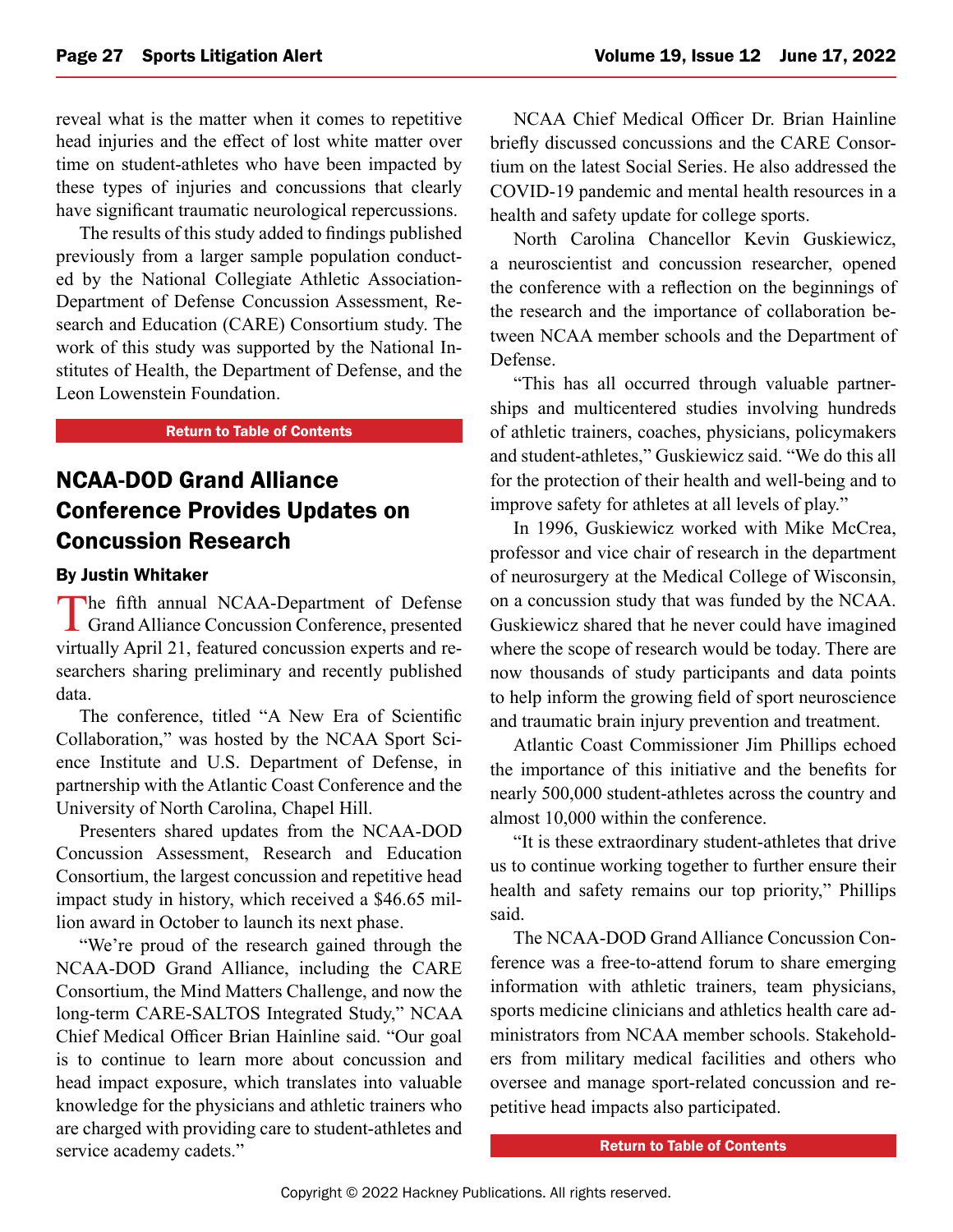## **News Briefs**

## <span id="page-27-0"></span>GWU Sports Law Professor Launches EsportsLawShow Podcast

Sports Law Professor (GWU) Ellen Zavian, who is also the Editor-in-Chief of Esports and the Law, has launched Esports Law Show, a podcast that examines legal and business issues in the esports industry. Professor Zavian, who has contributed on the subject to the Washington Post and Forbes, will host a different guest each month as she seeks to shed light on this important topic. To subscribe and receive notifications, visit **<https://anchor.fm/ellen-zavian>**

## Baily & Glasser Hosts 'Title IX 50th Anniversary Primer: Time to Sue?'

Baily & Glasser will host a webinar on Thursday,<br>June 23 (from 2:00-3:00 PM ET) that addresses Title IX of the Education Amendments of 1972. The webinar – on the 50th anniversary of the day that Title IX became law – "will teach students, athletes, parents, alumni, coaches, administrators, college officials, lawyers, the press, and anyone interested what Title IX requires, whether to take action, and why. It will educate and empower current and potential studentathletes – who have the power to enforce Title  $IX$  – and hopefully inspire and activate them and everyone else to make sure schools finally provide the gender equity that Title IX requires."

Among the topics set for discussion:

- Opportunities to participate
- · Athletic financial aid
- · Treatment and benefits
- · Name, image, and likeness (NIL)
- · NCAA and Conferences

The webinar features a panel of lawyers who have successfully represented more female and male student-athletes and potential student-athletes under Title IX than anyone in the country – Arthur Bryant, who tried the very first Title IX athletics case, Cary Joshi, and Lori Bullock. In the last two years alone, these Bailey Glasser partners and their co-counsel have won settlements enforcing Title IX and advancing gender equity for student-athletes and potential athletes at Brown University, Clemson University, the College of William & Mary, the University of North Carolina at Pembroke, East Carolina University, Dartmouth College, Dickinson College, and others. Please click **[here](https://primetime.bluejeans.com/a2m/register/sacqzfyb)** to register for the webinar.

## Hogan Lovells Represents Rob Walton in Deal to Acquire NFL's Denver Broncos

The global law firm of Hogan Lovells represent-<br>ed Rob Walton, Carrie Walton Penner and Greg Penner in the purchase and sale agreement announced on June 7 for the Walton-Penner family to acquire the Denver Broncos from the Pat Bowlen Trust. The Hogan Lovells deal team was led by partners Matt Eisler, head of the firm's global sports group, and Russell Hedman, both based in the firm's Denver office. At Hogan Lovells, Eisler and Hedman have executed landmark deals in the sports industry at the firm, including the two highest value transactions in U.S. sports history – namely, this Denver Broncos transaction and the sale of the NBA's Brooklyn Nets in 2019. "Sports Litigation Alert solves that problem, since it publishes every two weeks, featuring five case summaries and eight to 12 articles. This is the main reason the Alert is used in about 75 classrooms any given semester.

## Blank Rome Welcomes Sports Law Attorney David Moreno to New York **Office**

Blank Rome LLP has announced that David A.<br>Moreno, Jr. has joined the firm's New York office as a partner in the Commercial Litigation practice group and as a member of the firm's Sports Law team. Moreno is a seasoned trial attorney whose practice spans commercial litigation, white collar defense, business law, sports law, and reputational management. Prior to joining Blank Rome, David was a partner at Brown Rudnick LLP.

Moreno started his career as an assistant district attorney in the Manhattan District Attorney's office,